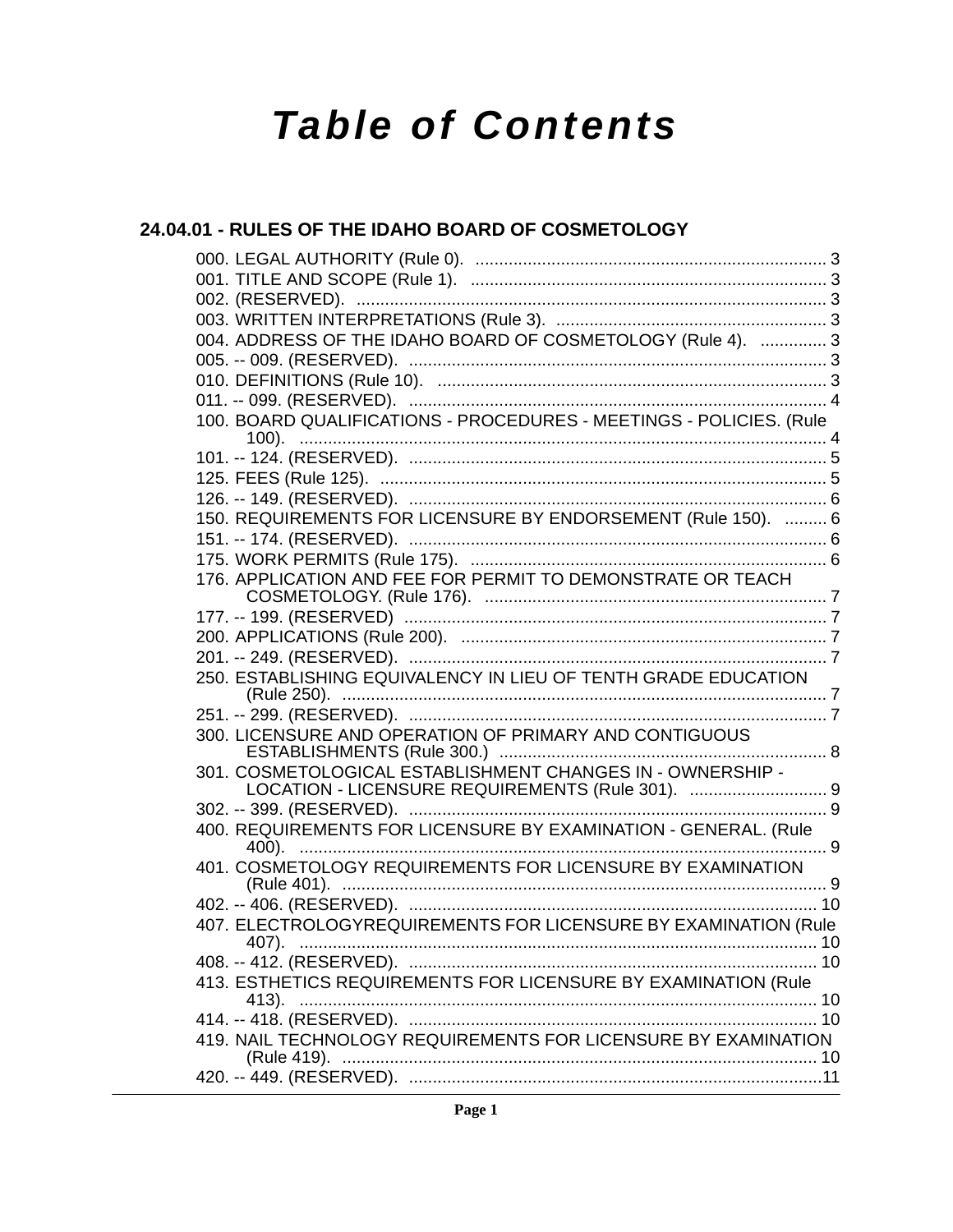#### *Table of Contents (cont'd)*

| 451. COSMETOLOGY LICENSURE EXAMINATION (Rule 451). 11           |    |
|-----------------------------------------------------------------|----|
|                                                                 |    |
|                                                                 |    |
|                                                                 |    |
|                                                                 |    |
|                                                                 |    |
|                                                                 |    |
|                                                                 |    |
|                                                                 |    |
|                                                                 |    |
|                                                                 |    |
| 479. MODELS FOR THE COSMETOLOGY EXAMINATION (Rule 479).  13     |    |
|                                                                 |    |
| 483. MODELS FOR THE ELECTROLOGY EXAMINATION (Rule 483).  14     |    |
|                                                                 |    |
| 487. MODELS FOR THE ESTHETICS EXAMINATION (Rule 487).  14       |    |
|                                                                 |    |
| 491. MODELS FOR THE NAIL TECHNOLOGY EXAMINATION (Rule 491).  14 |    |
|                                                                 |    |
| 500. RULES OF SCHOOLS OF COSMETOLOGY (Rule 500).  14            |    |
|                                                                 |    |
| 540. COSMETOLOGICAL SCHOOL CHANGES IN - OWNERSHIP - LOCATION -  |    |
|                                                                 |    |
|                                                                 |    |
| 550. RULES FOR COSMETOLOGY SCHOOLS APPROVED TO TEACH            |    |
|                                                                 |    |
|                                                                 |    |
| 560. RULES FOR COSMETOLOGY SCHOOLS TEACHING ESTHETICS           |    |
|                                                                 |    |
|                                                                 |    |
| 570. RULES FOR COSMETOLOGY SCHOOLS TEACHING NAIL TECHNOLOGY     |    |
|                                                                 |    |
|                                                                 |    |
| 600. COSMETOLOGY, ELECTROLOGY INSTRUCTOR RULES (Rule 600).  20  |    |
| 601. -- 699. (RESERVED).                                        | 22 |
| 700. COSMETOLOGY - ELECTROLOGY, ESTHETICS, AND NAIL TECHNOLOGY  |    |
|                                                                 |    |
|                                                                 |    |
|                                                                 |    |
|                                                                 |    |
|                                                                 |    |
|                                                                 |    |
| 826. RULE MAKING HISTORY PRIOR TO JULY 1, 1993. (Rule 826).  25 |    |
|                                                                 |    |
|                                                                 |    |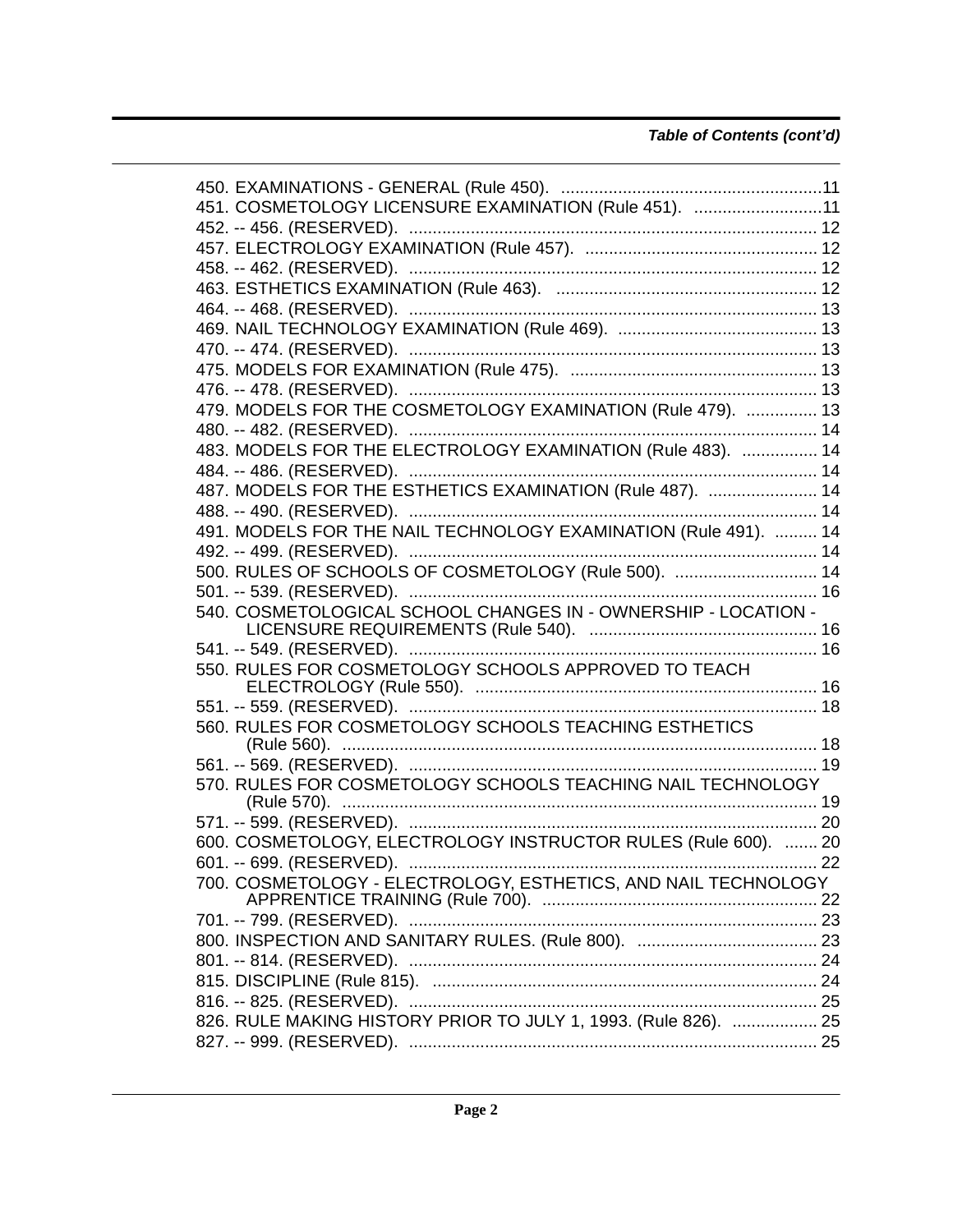#### **IDAPA 24 TITLE 04 Chapter 01**

#### **24.04.01 - RULES OF THE IDAHO BOARD OF COSMETOLOGY**

#### <span id="page-2-1"></span><span id="page-2-0"></span>**000. LEGAL AUTHORITY (Rule 0).**

These rules are hereby prescribed and established pursuant to the authority vested in the Idaho Board of Cosmetology by the provisions of Section 54-821, Idaho Code. (7-1-97)

#### <span id="page-2-2"></span>**001. TITLE AND SCOPE (Rule 1).**

These rules shall be cited as IDAPA 24.04.01, "Rules of the Idaho Board of Cosmetology." (7-1-97)

#### <span id="page-2-3"></span>**002. (RESERVED).**

#### <span id="page-2-4"></span>**003. WRITTEN INTERPRETATIONS (Rule 3).**

The board may have written statements which pertain to the interpretation of the rules of this chapter. Such interpretations, if any, are available for public inspection and copying at cost in the main office of the Bureau of Occupational Licenses. (7-1-97)

#### <span id="page-2-5"></span>**004. ADDRESS OF THE IDAHO BOARD OF COSMETOLOGY (Rule 4).**

Carmen Westberg, Chief Bureau of Occupational Licenses Owyhee Plaza 1109 Main Street, Suite 220 Boise, Idaho 83702 (7-1-97)

#### <span id="page-2-6"></span>**005. -- 009. (RESERVED).**

#### <span id="page-2-7"></span>**010. DEFINITIONS (Rule 10).**

- 01. Gender. Any reference to a gender shall mean both masculine and feminine. (7-1-97)
- 02. Board. The Idaho Board of Cosmetology as prescribed in Section 54-802, Idaho Code. (7-1-97)

03. Bureau. The Bureau of Occupational Licenses, Section 67-2601, Idaho Code. By authority delegated in written agreement, the Bureau of Occupational Licenses will act as the agent of the Board, in assisting the Board to carry out its duties as outlined in law and rule. (7-1-97) the Board to carry out its duties as outlined in law and rule.

04. Chief. The Bureau Chief of the Bureau of Occupational Licenses as established by Section Idaho Code. (7-1-97) 67-2602, Idaho Code.

- 05. Current License. An unexpired license in good standing. (7-1-97)
- 06. Establishment. A licensed cosmetological establishment. (7-1-97)

07. Record of Instruction. The final documentation submitted by a school or, in the case of an  $ce$ , the instructor, detailing the total hours and operations completed by a student. (7-1-97) apprentice, the instructor, detailing the total hours and operations completed by a student.

08. Certificate of Graduation. A signed, notarized statement from a school or, in the case of an apprentice, the instructor, which indicates that the student has fulfilled all requirements of that school or apprenticeship and is eligible for examination. (7-1-97)

- 09. Rules. The rules of the board. (7-1-97)
- 10. School. A licensed school of cosmetology. (7-1-97)
- 11. School of Electrology/Esthetics. A licensed school of cosmetology approved to teach electrology/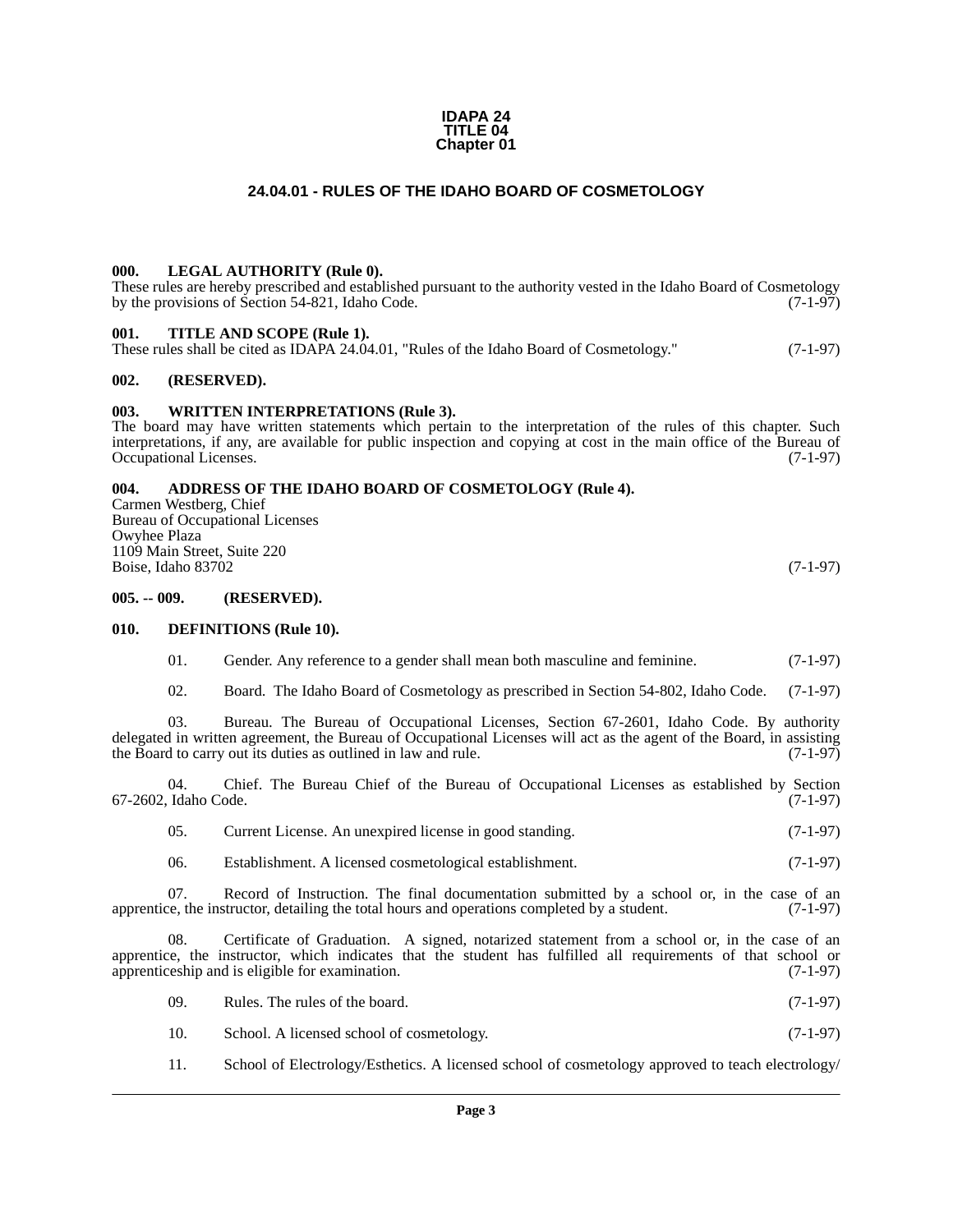esthetics.  $(7-1-97)$ 

12. Endorsement Certification. In accordance with 54-812, Idaho Code. (7-1-97)

13. Hospital Grade. Hospital grade means a sanitizing agent registered by the Environmental Protection Agency as an effective germicidal/bactericidal, fungicidal, and virucidal disinfectant when used in accordance with the manufacturer's instructions. (7-1-97)

14. First-Aid Kit. First-aid kit means a commercially packaged and identifiable assortment of medical supplies, including adhesive bandages, skin antiseptic, bio-hazard disposable container, disposable gloves, and gauze, which may be used for cleaning and protecting blood spills and other minor emergency traumas of the human body.

 $(7-1-99)$ 

#### <span id="page-3-0"></span>**011. -- 099. (RESERVED).**

#### <span id="page-3-1"></span>**100. BOARD QUALIFICATIONS - PROCEDURES - MEETINGS - POLICIES. (Rule 100).**

|                                                                                                                                        | 01.                            | Board Member Qualifications.                                                                                                            | $(7-1-97)$ |
|----------------------------------------------------------------------------------------------------------------------------------------|--------------------------------|-----------------------------------------------------------------------------------------------------------------------------------------|------------|
| Code.                                                                                                                                  | a.                             | The Cosmetology board member shall meet the requirements set forth in Section 54-829, Idaho                                             | $(7-1-97)$ |
|                                                                                                                                        | b.<br>individual must:         | Cosmetology school representative: To be eligible for appointment to the Cosmetology Board the                                          | $(7-1-97)$ |
|                                                                                                                                        | i.                             | Currently hold a license as a cosmetologist in this state; and                                                                          | $(7-1-97)$ |
|                                                                                                                                        | ii.                            | For the three (3) years immediately preceding appointment meet the following requirements:                                              | $(7-1-97)$ |
|                                                                                                                                        | (1)                            | Monetary interest in school ownership; and                                                                                              | $(7-1-97)$ |
|                                                                                                                                        | (2)                            | Actively involved in school management.                                                                                                 | $(7-1-97)$ |
| Electrologist/Esthetician board member qualification requirements - the Electrology/esthetics<br>C <sub>1</sub><br>board member shall: |                                | $(7-1-97)$                                                                                                                              |            |
|                                                                                                                                        | $\mathbf{i}$ .                 | Be at least twenty-five (25) years of age; and                                                                                          | $(7-1-97)$ |
|                                                                                                                                        | ii.                            | Be a resident of this state for at least five (5) years prior to appointment; and                                                       | $(7-1-97)$ |
|                                                                                                                                        | iii.                           | Have been engaged in the practice of electrology/esthetics for at least three (3) years immediately<br>preceding appointment; and       | $(7-1-97)$ |
|                                                                                                                                        | iv.                            | Be a licensed electrologist/esthetician under the provisions of this act.                                                               | $(7-1-97)$ |
|                                                                                                                                        | 02.                            | Board Meetings - Dates - Places.                                                                                                        | $(7-1-97)$ |
|                                                                                                                                        | a.                             | The board shall meet at least three (3) times a year in regular session beginning on the first Monday<br>of February, June and October. | $(7-1-97)$ |
|                                                                                                                                        | b.                             | Board meetings will be held in Boise, Idaho, at the bureau.                                                                             | $(7-1-97)$ |
|                                                                                                                                        | c.<br>a majority of the board. | Dates and places of board meetings may be changed and other meetings scheduled by the action of                                         | $(7-1-97)$ |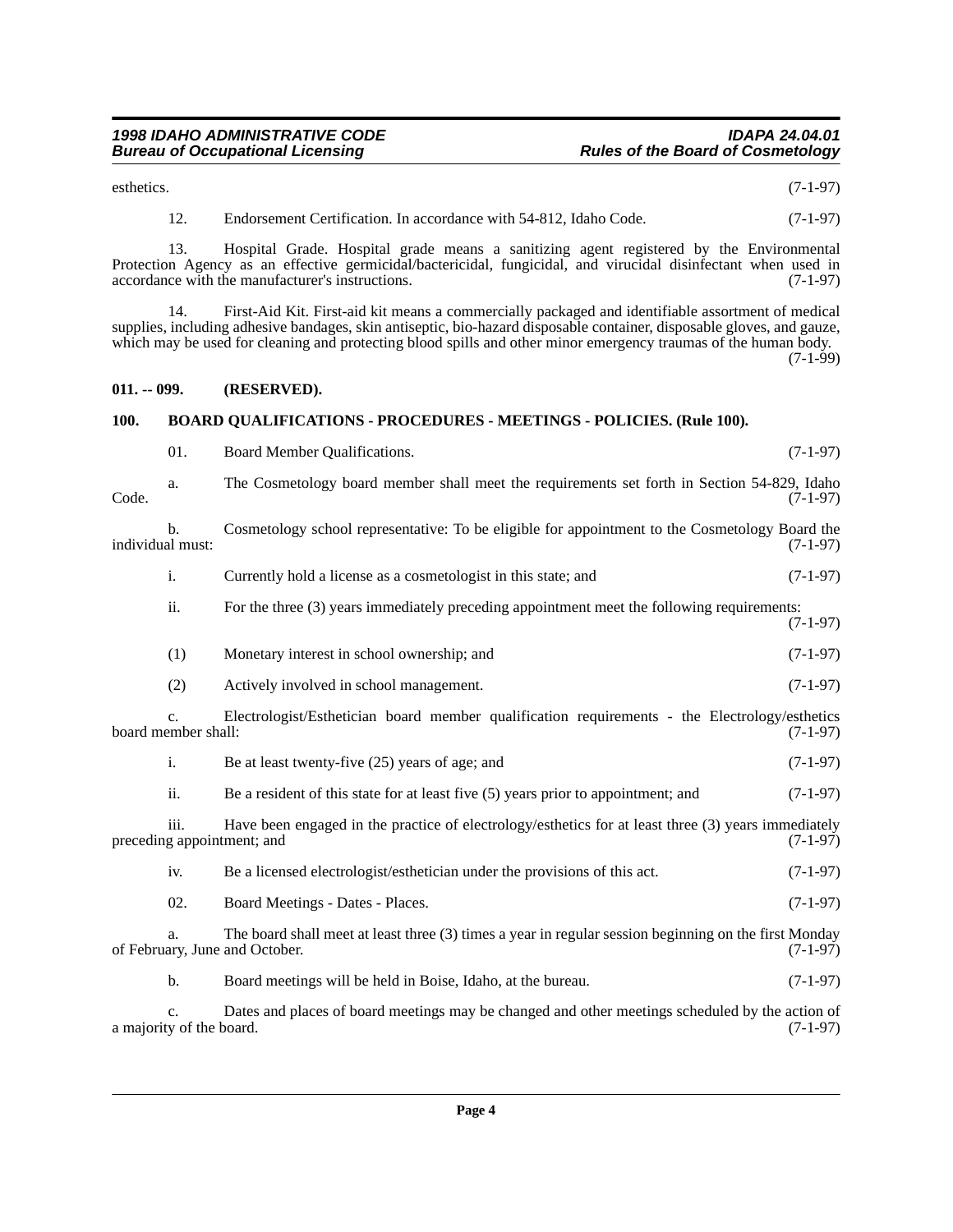#### <span id="page-4-0"></span>**101. -- 124. (RESERVED).**

<span id="page-4-1"></span>

| 125.      |               | FEES (Rule 125).<br>Fees are established in accord with Section 54-818, Idaho Code, as follows:  | $(7-1-97)$  |
|-----------|---------------|--------------------------------------------------------------------------------------------------|-------------|
|           | 01.           | Original Registrations, Licenses, and Annual Renewals.                                           | $(7-1-97)$  |
|           | a.            | Cosmetological establishment, original registration - Fifty dollars (\$50).                      | $(7-1-97)$  |
|           | b.            | Cosmetological establishment, annual renewals - Thirty-five dollars (\$35).                      | $(3-18-99)$ |
|           | c.            | Retail cosmetics Dealer, original registration - Fifty dollars (\$50).                           | $(7-1-97)$  |
|           | d.            | Retail cosmetics dealer, annual renewals - Thirty-five dollars (\$35).                           | $(3-18-99)$ |
|           | e.            | Makeover or glamour photography business, original registration - Fifty dollars (\$50).          | $(3-18-99)$ |
|           | f.            | Makeover or glamour photography business, annual renewals - Thirty-five dollars (\$35).          | $(3-18-99)$ |
|           | g.            | Domestic school of cosmetology, original registration - Five hundred dollars (\$500).            | $(7-1-97)$  |
|           | h.            | Domestic school of cosmetology, annual renewals - One hundred fifty dollars (\$150).             | $(7-1-97)$  |
|           | i.            | Registered cosmetologist, original license/annual renewals - Twenty-five dollars (\$25).         | $(3-18-99)$ |
|           | j.            | Nail technician, original license/annual renewals - Twenty-five dollars (\$25).                  | $(3-18-99)$ |
|           | k.            | Apprentice, original license (no renewal fees required) - Twenty dollars (\$20).                 | $(7-1-97)$  |
|           | 1.            | Student certificate (registration) (no renewal fees required) - Twenty dollars (\$20).           | $(7-1-97)$  |
|           | m.            | Instructor, original license/annual renewals - Thirty dollars (\$30).                            | $(3-18-99)$ |
|           | n.            | Student instructor certificate - Twenty-five dollars (\$25).                                     | $(7-1-97)$  |
|           | 0.            | Electrologist, original license/annual renewals - Twenty-seven dollars (\$27).                   | $(3-18-99)$ |
|           | p.            | Esthetician, original license/annual renewals - Twenty-seven dollars (\$27).                     | $(3-18-99)$ |
|           | q.            | Endorsement - One hundred dollars (\$100).                                                       | $(7-1-97)$  |
| $(\$75).$ | r.            | Interim certificate when endorsement denied, also constitutes examination - Seventy-five dollars | $(3-18-99)$ |
|           | S.            | Temporary license to practice, demonstrate and teach - Ten dollars (\$10).                       | $(7-1-97)$  |
|           | 02.           | <b>Examination Fees.</b>                                                                         | $(7-1-97)$  |
|           | a.            | As a registered cosmetologist - Seventy-five dollars (\$75).                                     | $(3-18-99)$ |
|           | b.            | As a nail technician - Seventy-five dollars (\$75).                                              | $(3-18-99)$ |
|           | $\mathbf{c}.$ | As an instructor - Seventy-five dollars (\$75).                                                  | $(3-18-99)$ |
|           | d.            | As an electrologist - Seventy-five dollars (\$75).                                               | $(3-18-99)$ |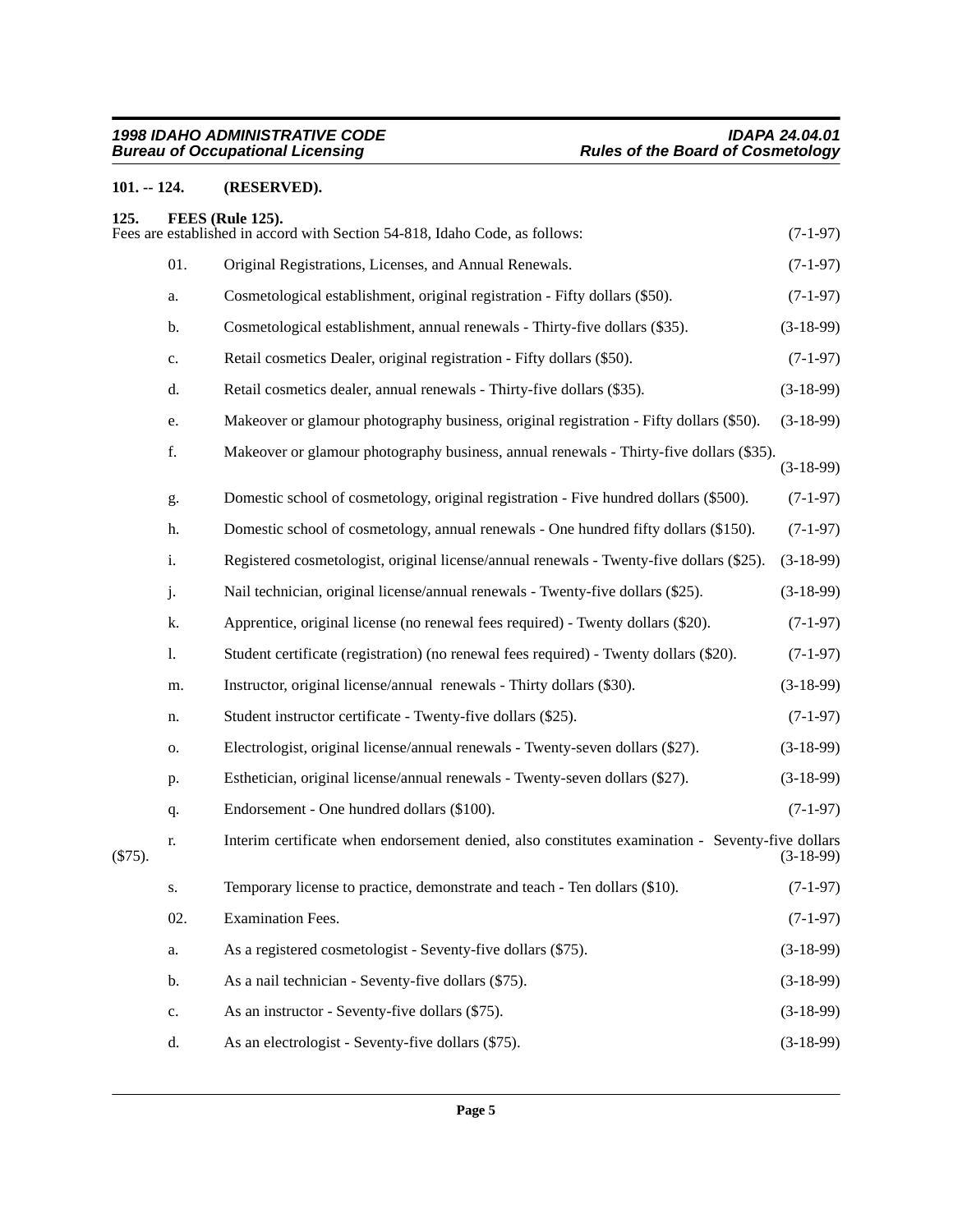#### *1998 IDAHO ADMINISTRATIVE CODE IDAPA 24.04.01* **Rules of the Board of Cosmetology**

| As an esthetician - Seventy-five dollars (\$75). | $(3-18-99)$ |
|--------------------------------------------------|-------------|
|--------------------------------------------------|-------------|

03. Fees Shall Not Be Prorated Or Returnable. Fees shall not be prorated or returnable. (7-1-97)

04. All Certificates Expire December 31. All certificates expire December 31. (7-1-97)

05. Default. When the board is notified by a lending facility, that a person holding a license is in loan default, no license may be issued or renewed until proper documentation is received from the lending institution. Reference Section 54-816(9), Idaho Code. (7-1-97)

#### <span id="page-5-0"></span>**126. -- 149. (RESERVED).**

#### <span id="page-5-1"></span>**150. REQUIREMENTS FOR LICENSURE BY ENDORSEMENT (Rule 150).**

01. Filing Application. Applicants for license by endorsement under the provisions of Section 54-812, ode, shall file an application on forms provided by the board and (7-1-97) Idaho Code, shall file an application on forms provided by the board and

a. Furnish proof of current license in another state, territory, possession or country, having requirements equal to the requirements of Idaho; or (7-1-97)

b. Document completion of three (3) years of practical experience under licensure within the five (5) mediately preceding application. (7-1-97) years immediately preceding application.

02. Certification of Licensure. Certification of licensure must be completed and signed by the licensing agency of the other state, territory, possession or country, and filed in the office of the board with the application for<br>(7-1-97) license and required fee.

03. Application Must Be Accompanied By Proof of Meeting Educational Requirements. Application for license by endorsement must be accompanied by proof of the applicant having met the educational requirements as set forth in Section 54-805, Idaho Code, and satisfactory completion of at least two (2) years of high school (tenth grade), or equivalent education. (7-1-97) grade), or equivalent education.

04. Submit Proof of Birth. Endorsement applicants must furnish a copy of their birth certificate or other acceptable proof of birth. (7-1-97)

 05. Application Must Be Accompanied By Endorsement Fee and Original License Fee. Applications for license by endorsement must be accompanied by the endorsement fee and the original license fee. If the board finds that the applicant is ineligible for license by endorsement, but is eligible for license by examination, a refund may be made of the endorsement fee in excess of the required examination fee, and the applicant permitted to take the examination. (7-1-97)  $\alpha$  examination. (7-1-97)

06. Endorsement May Be Required. The board may require applicants for endorsement to pass the Idaho jurisprudence examination as noted under Section 450 prior to licensure by endorsement. (7-1-99)

#### <span id="page-5-2"></span>**151. -- 174. (RESERVED).**

#### <span id="page-5-3"></span>**175. WORK PERMITS (Rule 175).**

When an original application for license by examination, or by endorsement, is accepted by the board as being fully completed, in accordance with the requirements of the Idaho Cosmetology Law and these Rules, a permit to work<br>may be issued. (7-1-97) may be issued.

01. Only One (1) Permit May Be Issued. Only one (1) permit may be issued under any circumstances to any individual. A permit holder may work only when under the immediate personal supervision of a practitioner currently licensed in Idaho whose license embraces that particular category for which the work permit is issued.

(7-1-97)

02. Validity of Work Permits. Work permits will be valid only until the scheduled examination results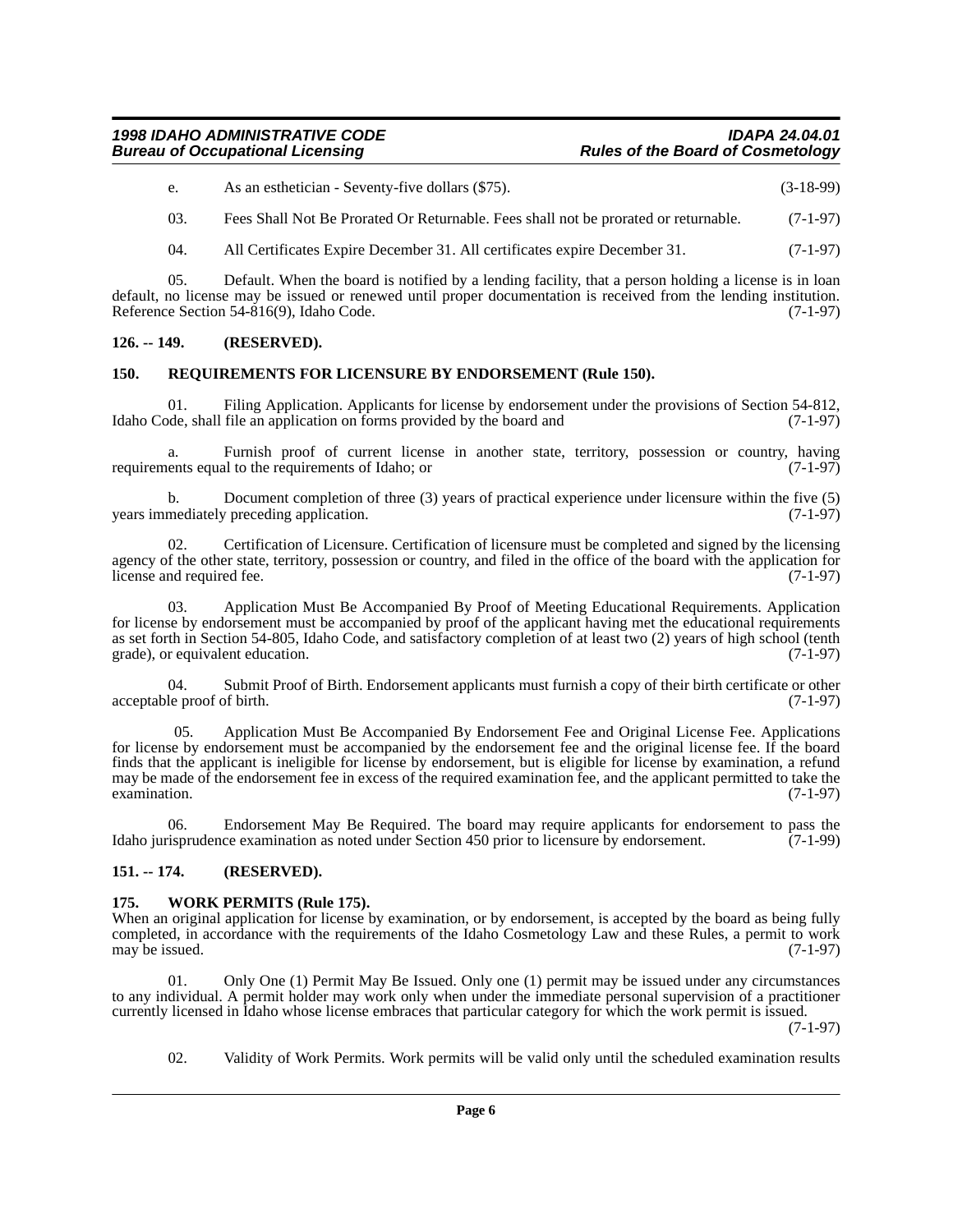have been released. Upon failure of any portion of an examination, no work permit will be issued. Unexcused failure to sit for the scheduled examination will invalidate the work permit and no further permits will be issued to sit for the scheduled examination will invalidate the work permit and no further permits will be issued.

#### <span id="page-6-0"></span>**176. APPLICATION AND FEE FOR PERMIT TO DEMONSTRATE OR TEACH COSMETOLOGY. (Rule 176).**

Application and fee for permit to demonstrate or teach cosmetology shall be made by the sponsoring agent on forms furnished by the board and must be received in that office at least seven (7) days prior to the date of demonstration or instruction. The applicant shall include the name, address, license number, and state of licensure, and a ten dollar (\$10) fee for each person who shall practice, demonstrate, or instruct. Said demonstration or instruction shall not commence until the permit is received by the applicant. The permit shall be available for inspection by the board or its agent at the location of said demonstration or instruction. The applicant shall be required to inform each person of the sanitary rules for shops and schools prior to said demonstration, or instruction. (7-1-97) the sanitary rules for shops and schools prior to said demonstration, or instruction.

#### <span id="page-6-1"></span>**177. -- 199. (RESERVED)**

#### <span id="page-6-2"></span>**200. APPLICATIONS (Rule 200).**

01. Application for License by Examination. Application for license by examination shall be made on forms furnished by the board and must be received in that office at least thirty (30) days prior to the date of  $\alpha$  examination. (7-1-97)

02. Applications Must Be Complete to Be Accepted. To be complete applications must meet the  $g$  criteria:  $(7-1-97)$ following criteria:

a. Applications from students educated in-state must be accompanied by records of instruction, a signed and notarized Certificate of Graduation, proof of tenth grade education or equivalent, and acceptable verification of applicants age upon registration in school, together with the required fees. Do not send original diploma to the board. A copy will be acceptable. (7-1-97) diploma to the board. A copy will be acceptable.

b. Applications from an apprentice must be accompanied by records of instruction and a certificate of graduation, from a licensed establishment and the required fees. (7-1-97)

Applicants not completing their education in Idaho must document other state licensure, provide verification of practical experience, and submit the required fees. (7-1-97)

03. Fees Which May Be Refunded. If a license is not issued, the license fee may be refunded, providing a permit has not been issued. Examination fees are not refundable. (7-1-97)

04. Deadline Date for Filing. Applications which are not fully completed, in accordance with Rule 200. and the fees paid thirty (30) days prior to the examination will be held over until the next scheduled examination.

(7-1-97)

#### <span id="page-6-3"></span>**201. -- 249. (RESERVED).**

### <span id="page-6-4"></span>**250. ESTABLISHING EQUIVALENCY IN LIEU OF TENTH GRADE EDUCATION (Rule 250).** The Board will accept the following tests as being equivalent in lieu of a tenth grade education. (7-1-97)

The Board will accept the following tests as being equivalent in lieu of a tenth grade education.

GED Test. The General Educational Development (G.E.D.) Tests approved by the Department of Education, when an applicant receives an average cutting score of not less than thirty-five  $(35)$ , with no category below a cutting score of thirty  $(30)$ .  $(7-1-97)$ below a cutting score of thirty  $(30)$ .

02. CPAt Test. The CPAt (Career Programs Assessment test), when an applicant receives a cutting score of thirty-five percent  $(35\%)$ .  $(7-1-97)$ 

#### <span id="page-6-5"></span>**251. -- 299. (RESERVED).**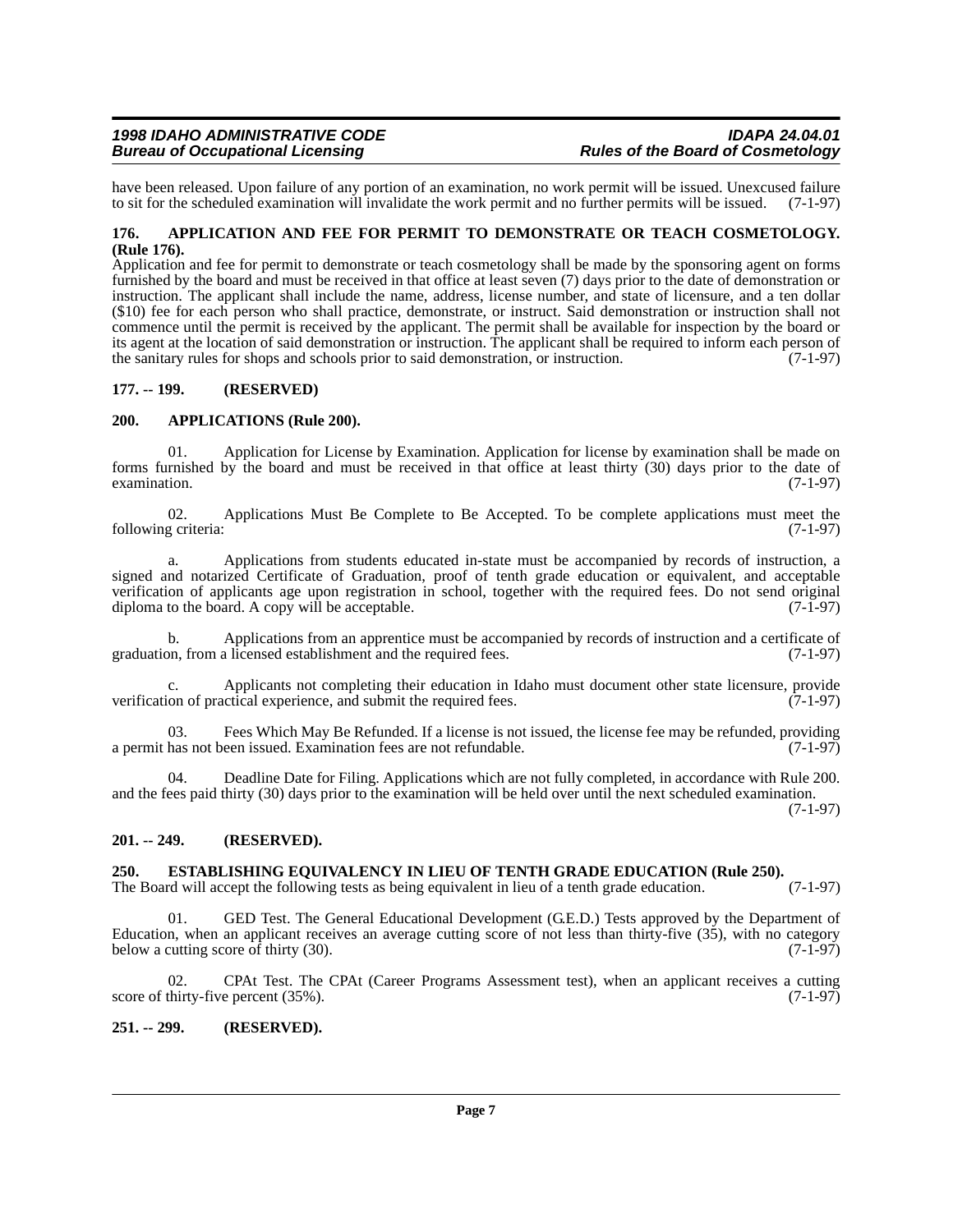#### <span id="page-7-0"></span>**300. LICENSURE AND OPERATION OF PRIMARY AND CONTIGUOUS ESTABLISHMENTS (Rule 300.)**

01. Applications. Application for establishment license shall be made on forms furnished by the board. The fully completed application form, with the required fees, must be submitted to the board and a license issued prior to the opening or operation of any cosmetological establishment. (7-1-97) prior to the opening or operation of any cosmetological establishment.

02. Primary Establishment License. A primary establishment license may be issued and annually only under the following condition: (7-1-97) renewed only under the following condition:

a. Compliance with Subsection 300.01; and (7-1-97)

b. There is a working floor space of not less than one hundred eight (108) square feet for a single station shop in addition to any restroom and access areas and an additional fifty (50) square feet of floor space for every station in excess of one; and (7-1-97)

c. There is an approved hot and cold running water source and drainage system that is available to any contiguous cosmetology establishment or barber shop that may exist; and must be within the perimeters of the licensed establishment and separate from the toilet facilities. (7-1-97)

d. The licensed area does not overlap any portion of a contiguous or other primary establishment ed area; and (7-1-97) designated area; and

e. There is access to restroom facilities from within the building in which the primary establishment is located and which shall be accessible from the primary area and to all contiguous establishments. Said restroom facilities shall contain an approved hot and cold running water source and approved drainage system. Said water source shall be in addition to the work area facilities. (7-1-97) source shall be in addition to the work area facilities.

All primary areas shall be connected by an access area not less than three  $(3)$  feet wide and said e part of any contiguous establishment's designated area.  $(7-1-97)$ access shall not be part of any contiguous establishment's designated area.

03. Contiguous Establishment License. A contiguous establishment license may be issued and annually only under the following condition: (7-1-97) renewed only under the following condition:

a. Compliance with Subsection 300.01; and (7-1-97)

b. The licensed area is contiguous to an area licensed as a primary cosmetology establishment or barber shop and which is accessible from the primary area by not less than a three (3) foot wide access area; and

(7-1-97)

c. The licensed area does not overlap any portion of a primary or other contiguous establishments' designated area. "Overlap" will not include the cooperative or joint use of "common areas" such as shampoo bowls, restrooms, entrance or reception areas or the like, which are physically located within the designated licensed area of the primary shop but which are not within the designated licensed area of any contiguous shop. As these common areas are within the designated area licensed by the primary establishment, the holder of the primary license will be responsible for any violations which occur there: and (7-1-97) responsible for any violations which occur there; and

d. The licensed area provides a minimum of fifty (50) square feet of working floor space for each individual station; and (7-1-97)

e. There is access to restrooms from within the building. (7-1-97)

04. Businesses Other Than Cosmetological Establishments or Barber Shops. Businesses other than cosmetological establishments or barber shops, and living quarters shall be separate and apart. Home establishments must provide a separate outside entrance directly into the establishment and substantial partitions or walls shall extend from the floor to not less than seven (7) feet high, separating the establishment from adjoining rooms used for business or domestic purposes. All doors to an establishment from adjacent rooms shall be closed. (7-1business or domestic purposes. All doors to an establishment from adjacent rooms shall be closed.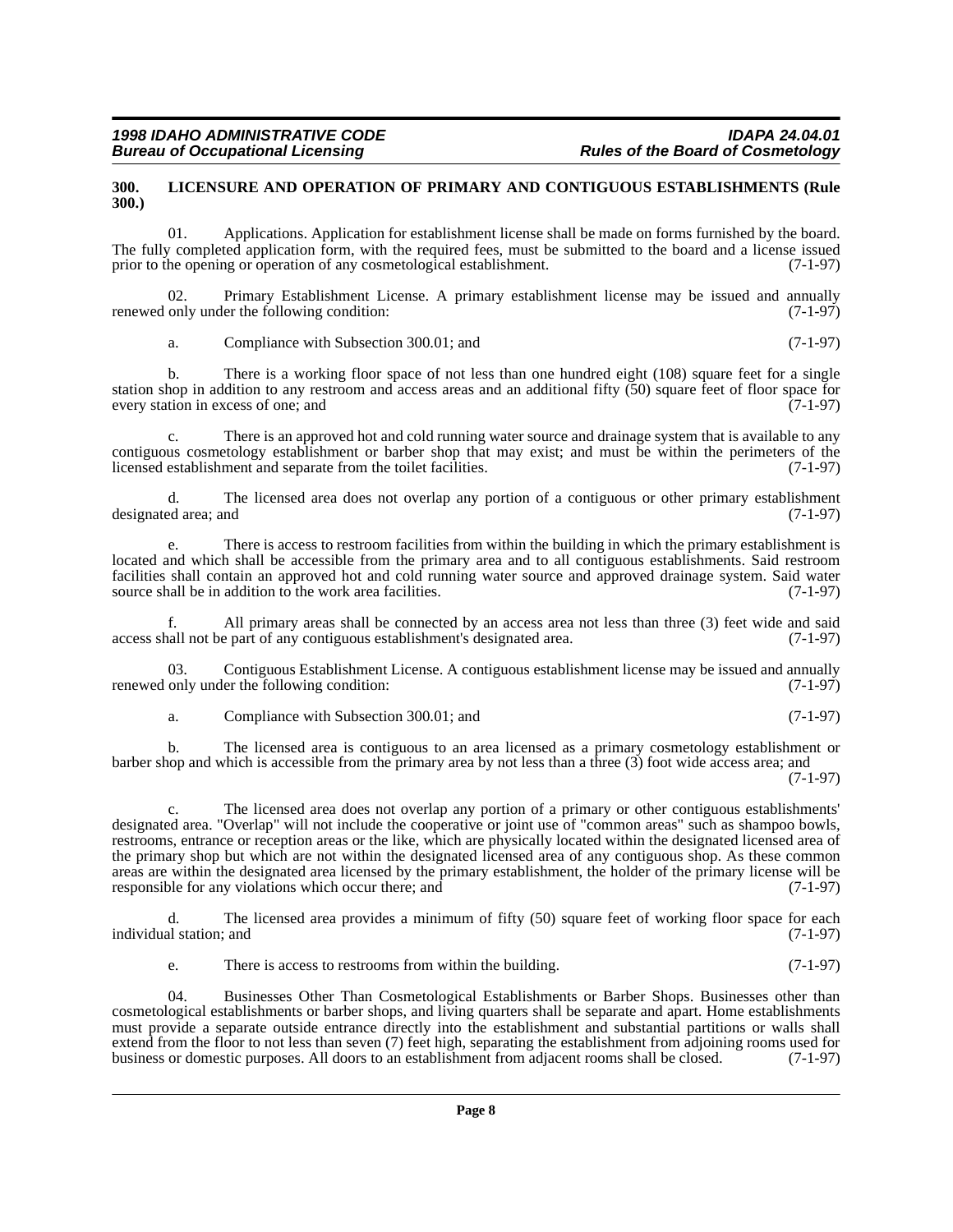05. Adequate Toilet Facilities. Adequate toilet facilities shall be conveniently located and accessible from within the building where the establishment is located. (7-1-97)

06. Conditions for Issuance. No cosmetological establishment license may be issued which includes or overlaps all or any portion of an existing establishment license. (7-1-97)

#### <span id="page-8-0"></span>**301. COSMETOLOGICAL ESTABLISHMENT CHANGES IN - OWNERSHIP - LOCATION - LICENSURE REQUIREMENTS (Rule 301).**

01. Change of Ownership or Location. Whenever a change of ownership or fixed location of a establishment occurs, an original registration fee must be paid and compliance with all rules concerning a new<br>establishment met, before a new license will be issued. LICENSE IS NOT TRANSFERABLE. (7-1-97) establishment met, before a new license will be issued. LICENSE IS NOT TRANSFERABLE.

02. Board Must Be Informed of All Changes. The board must be informed in writing of any and all of ownership of establishments. (7-1-97) changes of ownership of establishments.

03. Deletion of an Owner. Deletion of an owner in a multiple ownership may be effected by filing a written statement with the board signed by the person withdrawing and/or the remaining owner(s). (7-1-97)

04. Transfer of Owner. If the transfer involves change of corporate structure or deleting one (1) or more owners, a written notarized statement signed by all former owners as registered with the board shall be accepted. If the existing establishment license has expired, the procedure as set forth in Subsection 300.01 shall be followed.

(7-1-97)

05. Addition of an Owner. Addition of an owner to multiple ownership constitutes a change in up and the requirements for a new establishment apply. (7-1-97) ownership and the requirements for a new establishment apply.

Supervision in an Establishment. A properly licensed establishment must operate under proper to Idaho Code 54-803. supervision, refer to Idaho Code 54-803.

#### <span id="page-8-1"></span>**302. -- 399. (RESERVED).**

#### <span id="page-8-2"></span>**400. REQUIREMENTS FOR LICENSURE BY EXAMINATION - GENERAL. (Rule 400).**

Applicants for license by examination must complete an application (Refer to Rule 200) and file it with the board, along with a completed certificate of graduation submitted to the board by the school. (7-1-97)

01. If Applicant Is from Another State. If applicant is from another state, territory, possession or country, and is ineligible for license by endorsement, proof of having a current license in good standing and training equivalent to the foregoing requirements. equivalent to the foregoing requirements.

#### <span id="page-8-3"></span>**401. COSMETOLOGY REQUIREMENTS FOR LICENSURE BY EXAMINATION (Rule 401).**

01. Filing of Record of Instruction. Applicant must file Record of Instruction covering: cosmetology: sand (2.000) hours. (7-1-97) two thousand  $(2,000)$  hours, apprentice, four thousand  $(4,000)$  hours.

02. Credit For Training. Credit for training as a student or apprentice will be given for each year of practical experience under licensure in another state, territory, possession or country as follows: (7-1-97)

- a. Cosmetologist: Two hundred (200) hours, as an apprentice four hundred (400) hours. (7-1-97)
- b. Credit will be allowed only on six (6) month experience increments. (7-1-97)
- 03. Hours Credit Toward Licensure. (7-1-97)
- a. A licensed nail technician shall be given credit of two hundred fifty (250) hours toward the required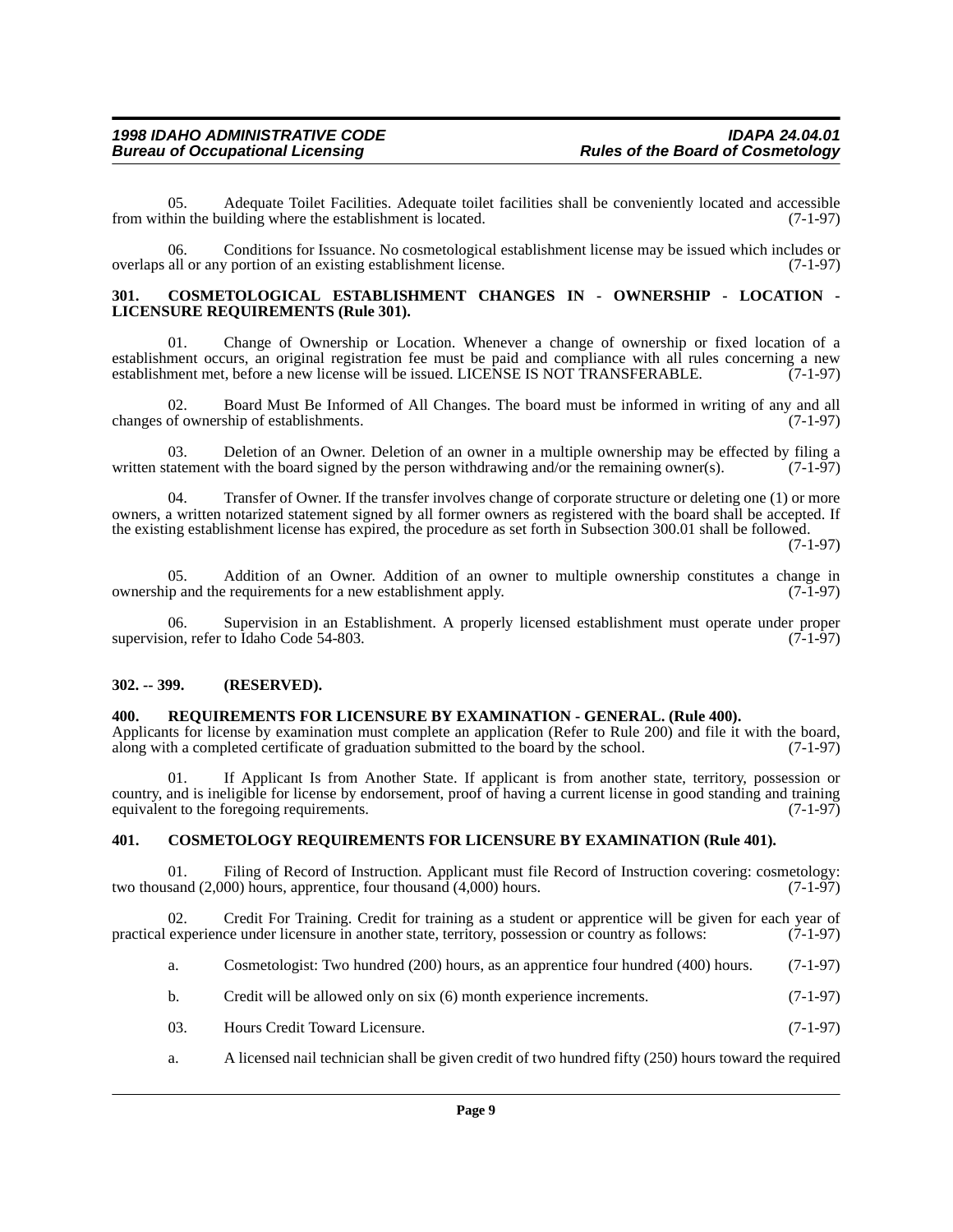two thousand (2000) hours for a cosmetology course or five hundred (500) hours toward the required four thousand (4.000) hours as a cosmetology apprentice.  $(7-1-97)$  $(4,000)$  hours as a cosmetology apprentice.

b. A licensed esthetician shall be given credit of two hundred fifty (250) hours toward the required two thousand (2000) hours for a cosmetology course. (7-1-97)

c. A nail technician student (not licensed) may receive eighty (80%) percent of accumulated hours, ore than 250 hours, as credit toward a student cosmetology course. (7-1-97) but no more than 250 hours, as credit toward a student cosmetology course.

d. An esthetician student (not licensed) may receive eighty (80%) percent of accumulated hours, but no more than 250 hours as credit toward a student cosmetology course. (7-1-97)

#### <span id="page-9-0"></span>**402. -- 406. (RESERVED).**

#### <span id="page-9-1"></span>**407. ELECTROLOGYREQUIREMENTS FOR LICENSURE BY EXAMINATION (Rule 407).**

01. Filing of Record of Instruction. Applicant must file Record of Instruction covering eight hundred urs; apprentice, one thousand six hundred (1600) hours. (7-1-97)  $(800)$  hours; apprentice, one thousand six hundred  $(1600)$  hours.

02. Credit Given For Training. Credit given for training as a student will be eighty (80) hours; as an apprentice, one hundred sixty (160) hours for each year of practical experience under licensure in another state, territory, possession, or country. (7-1-99) territory, possession, or country.

03. Credit For Experience. Credit for experience will be allowed only in full six (6) month increments. (7-1-99)

#### <span id="page-9-2"></span>**408. -- 412. (RESERVED).**

#### <span id="page-9-3"></span>**413. ESTHETICS REQUIREMENTS FOR LICENSURE BY EXAMINATION (Rule 413).**

01. Filing of Record of Instruction. Applicant must file Record of Instruction covering five hundred  $(500)$  hours.  $(7-1-97)$ 

02. Credit Given For Training. Credit given for training as a student will be fifty (50) hours for each ractical experience under licensure in another state, territory, possession or country. (7-1-99) year of practical experience under licensure in another state, territory, possession or country.

03. Six (6) Month Allowance For Credit. Credit for experience will be allowed only in full six (6) crements. (7-1-99) month increments.

#### <span id="page-9-4"></span>**414. -- 418. (RESERVED).**

#### <span id="page-9-5"></span>**419. NAIL TECHNOLOGY REQUIREMENTS FOR LICENSURE BY EXAMINATION (Rule 419).**

01. Filing of Record of Instruction. Applicant must file Record of Instruction covering three hundred urs. (7-1-97)  $(300)$  hours.

02. Credit Given for Training. Credit given for training as a student will be thirty (30) hours for each year of practical experience under licensure in another state, territory, possession or country. (7-1-97)

03. Six (6) Month Allowance For Credit. Credit will be allowed only on six (6) month experience increments. (7-1-97) increments.  $(7-1-97)$ 

04. Hours Credit Toward Licensure. (7-1-97)

a. A licensed nail technician shall be given credit of two hundred fifty (250) hours toward the required two thousand (2000) hours for a cosmetology course or five hundred (500) hours toward the required four thousand (4,000) hours as a cosmetology apprentice. (7-1-97)  $(4,000)$  hours as a cosmetology apprentice.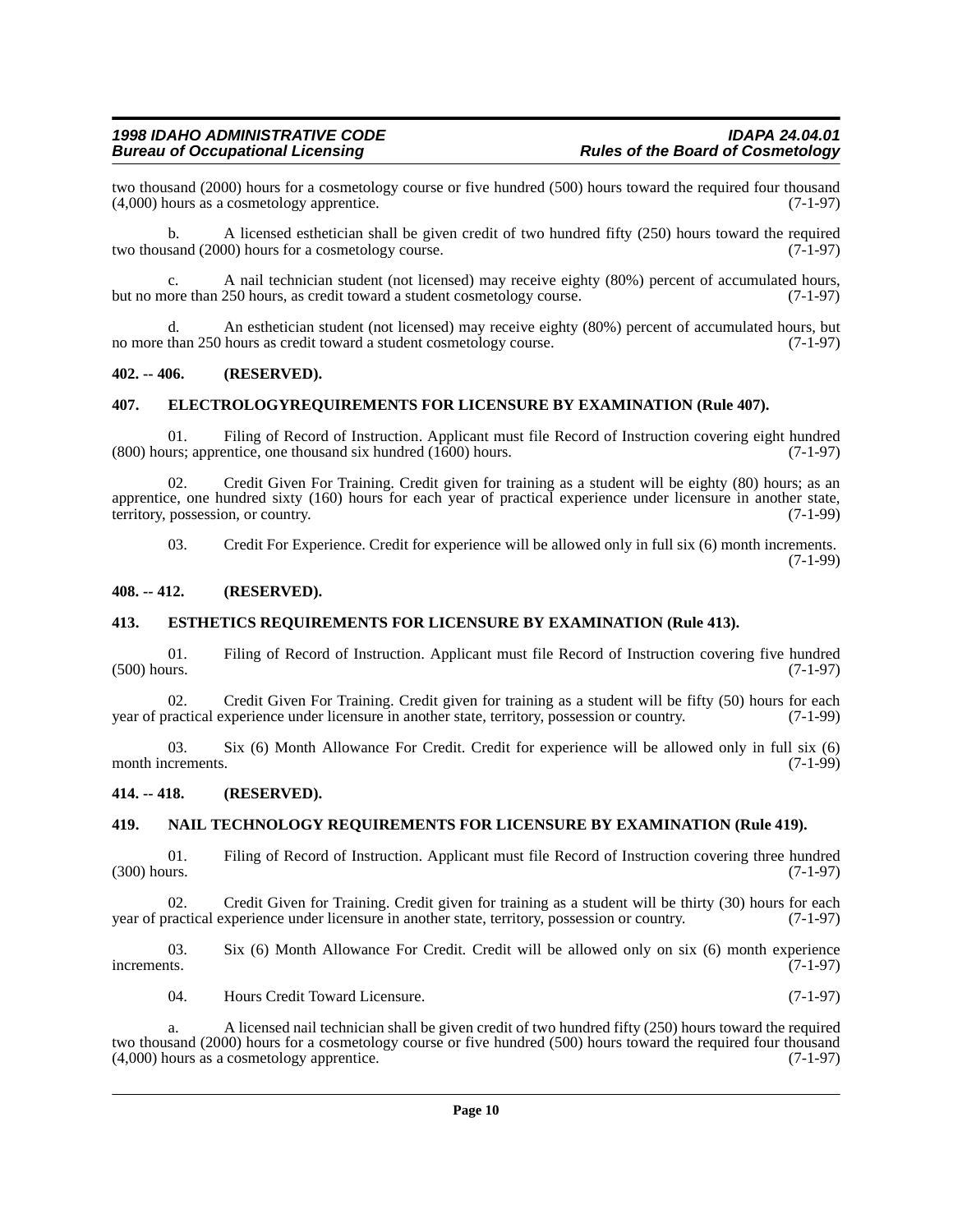b. One seventh  $(1/7)$  of cosmetology student training hours may be credited toward nail technology requirements.  $(7-1-97)$ training requirements.

#### <span id="page-10-0"></span>**420. -- 449. (RESERVED).**

#### <span id="page-10-1"></span>**450. EXAMINATIONS - GENERAL (Rule 450).**

| Dates and Places. | $(7-1-97)$ |
|-------------------|------------|
|                   |            |

a. Examinations for licensure are to be held at the discretion of the board. (7-1-97)

b. The dates and places of examination will be published annually. (7-1-97)

02. Written Examination. The written examination consists of two (2) parts: theory and Idaho (7-1-97) jurisprudence.

The theory examination will be the national examination provided by the National Interstate Council of State Boards of Cosmetology. (7-1-97)

b. The Idaho jurisprudence examination will be a comprehensive written examination which will aspects of Idaho laws and rules relating to the provision of cosmetological services. (7-1-97) include all aspects of Idaho laws and rules relating to the provision of cosmetological services.

03. Oral Test. As authorized by Idaho Code 54-810, the examiners may direct questions to individual examinees during the course of the practical examination. (7-1-97)

04. Supplies. Each applicant is required to bring adequate supplies and materials for the practical tion. Detailed information will be provided upon notification of acceptance for examination. (7-1-97) examination. Detailed information will be provided upon notification of acceptance for examination.

05. Failure To Pass Examination. (7-1-99)

a. The practical examination is failed when an applicant obtains an average score below seventy-five 75%). Reexamination shall consist of the entire examination. (7-1-97) percent  $(75%)$ . Reexamination shall consist of the entire examination.

b. Written examination is failed when the applicant obtains a score of below seventy-five (75%) percent on the national theory examination or the Idaho jurisprudence examination. Reexamination shall consist of the written examination on the portion or portions failed. (7-1-97)

06. Eligibility for Reexamination. A new application must be filed with the board. The prescribed fee ompany said application. (7-1-97) must accompany said application.

07. Termination. All application records in the bureau of applicants who have not qualified for reexamination within five (5) years of notification of failure in any examination under the Cosmetology Law will be terminated and destroyed.

#### <span id="page-10-2"></span>**451. COSMETOLOGY LICENSURE EXAMINATION (Rule 451).**

Written Examination. The written examination will cover both theory and Idaho jurisprudence. Theory will include all phases of the art of cosmetology, hair dressing, manicuring and pedicuring, facial massage, and sanitation. (7-1-98)

02. The Practical Examination. The practical examination will be the NIC examination. (7-1-98)

03. Practical Examination Additional Training. Additional training required to qualify for practical nation shall be as follows: (7-1-97) reexamination shall be as follows:

a. Applicant failing below seventy-five percent (75%) will not be required to complete any additional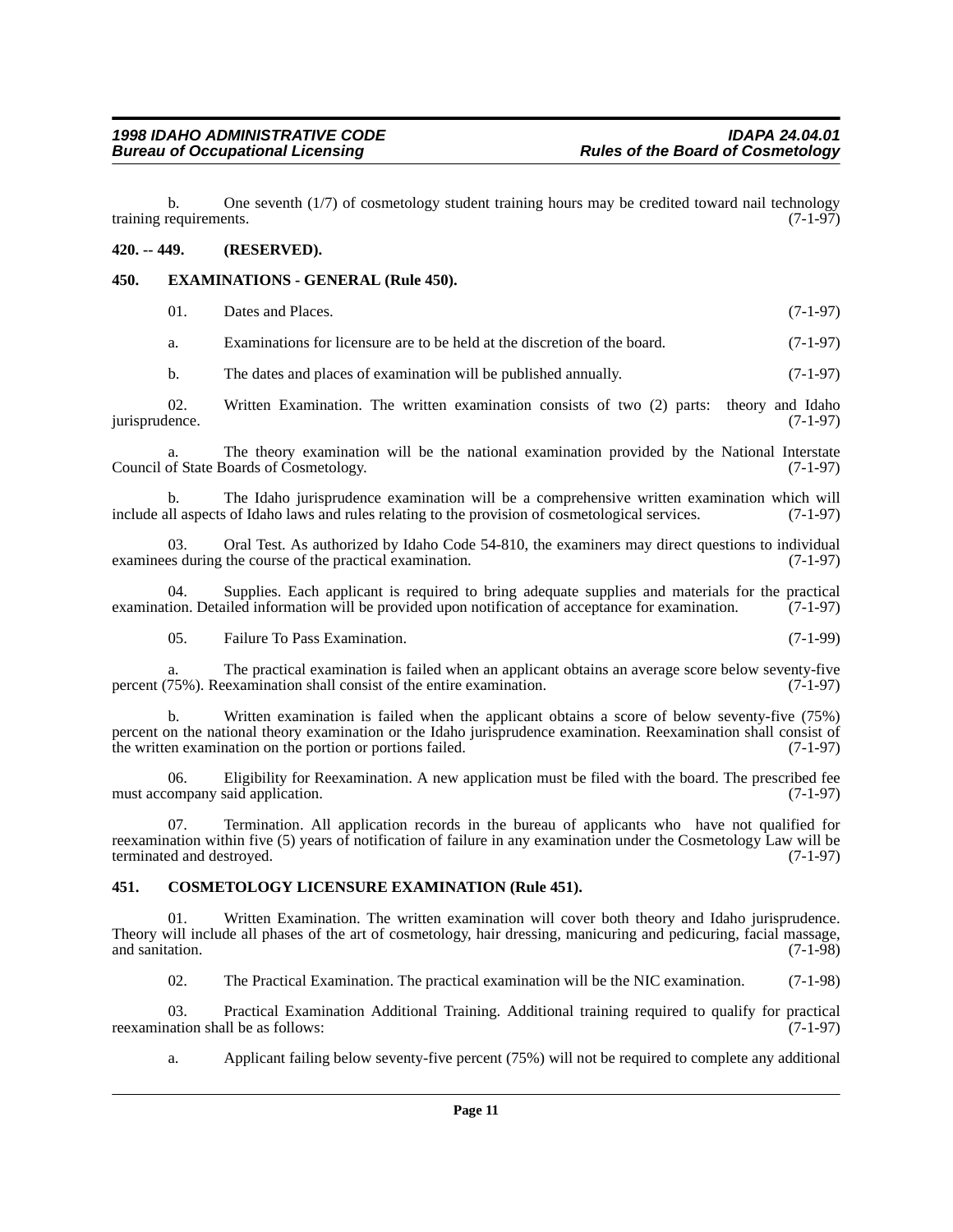training prior to the first reexamination. (7-1-98)

Upon failing the practical examination on a second attempt, applicant must complete a minimum of four hundred (400) hours of additional training. (7-1-98)

04. Written Examination Additional Training. Additional training required to qualify for the written varion shall be as follows: (7-1-97) reexamination shall be as follows:

a. Applicant failing below seventy-five percent (75%) in either the theory or Idaho jurisprudence examination will not be required to complete any additional training prior to the first reexamination. (7-1-98)

b. On reexamination, applicant failing below seventy-five percent (75%) in either or both the theory and Idaho jurisprudence examination may qualify for reexamination by taking not less than forty (40) hours of additional training in theory and Idaho jurisprudence, in a curriculum approved by the board, in an Idaho licensed school, and complying with all other requirements for reexamination. (7-1-98)

#### <span id="page-11-0"></span>**452. -- 456. (RESERVED).**

#### <span id="page-11-1"></span>**457. ELECTROLOGY EXAMINATION (Rule 457).**

01. The Written Examination. The written examination will cover all phases of the art of electrology (7-1-99) and sanitation.

02. The Practical Examination. The practical examination will cover (7-1-97)

a. Electrology: Preparation and sanitation of equipment and supplies, epilation, adjusting and control of machine, after treatment and personal appearance, attitude, sanitation.

03. Additional Training. Additional training required to qualify for reexamination shall be as follows: (7-1-97)

a. Additional training required to qualify for practical reexamination shall be twenty (20%) percent of requirement for original examination. (7-1-97) the hour requirement for original examination.

b. Additional training required to qualify for the written reexamination shall be not less than forty (40) hours in theory and Idaho jurisprudence, in a curriculum approved by the board, in an Idaho licensed school, and complying with all other requirements for reexamination. (7-1-97) complying with all other requirements for reexaminaiton.

#### <span id="page-11-2"></span>**458. -- 462. (RESERVED).**

#### <span id="page-11-3"></span>**463. ESTHETICS EXAMINATION (Rule 463).**

01. The Written Examination. The written examination will cover all phases of the art of skin care and sanitation. (7-1-97) sanitation.  $(7-1-97)$ 

02. The Practical Examination. The practical examination will cover preparation, cleansing/basic assage, makeup and personal appearance, attitude, sanitation. (7-1-97) facial, massage, makeup and personal appearance, attitude, sanitation.

03. Additional Training. Additional training required to qualify for reexamination shall be as follows: (7-1-97)

Additional training required to qualify for practical reexamination shall be twenty percent  $(20\%)$  of ent for original examination. the hour requirement for original examination.

b. Additional training required to qualify for the written reexamination shall be not less than forty (40) hours in theory and Idaho jurisprudence, in a curriculum approved by the board, in an Idaho licensed school, and complying with all other requirements for reexamination. (7-1-97) complying with all other requirements for reexamination.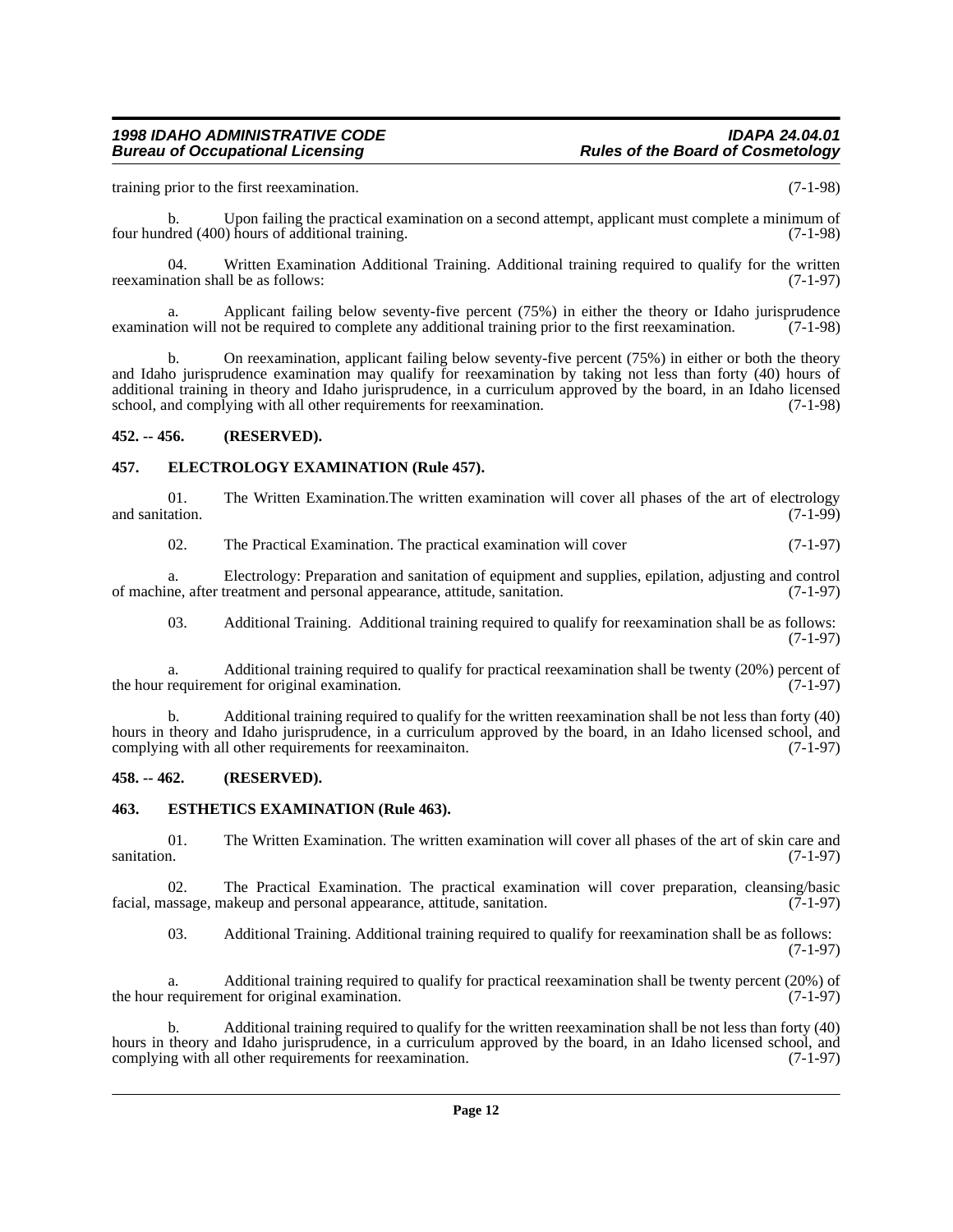#### <span id="page-12-0"></span>**464. -- 468. (RESERVED).**

#### <span id="page-12-1"></span>**469. NAIL TECHNOLOGY EXAMINATION (Rule 469).**

01. The Written Examination. The written examination will cover all phases of the art of manicuring, nails and sanitation. (7-1-97) artificial nails and sanitation.

02. The Practical Examination. The practical examination will include a complete basic manicure on one hand, sculptured nails (with form), tips (finished), nail overlay with fabric. (7-1-97)

03. Additional Training. Additional training required to qualify for reexamination shall be as follows: (7-1-97)

Additional training required to qualify for the practical reexamination shall be twenty percent requirement for original examination. (7-1-97)  $(20%)$  of the hour requirement for original examination.

b. Additional training required to qualify for the written reexamination shall be not less than forty (40) hours in theory and Idaho jurisprudence, in a curriculum approved by the board, in an Idaho licensed school, and complying with all other requirements for reexamination. (7-1-97) complying with all other requirements for reexamination.

c. Additional training will be required when more than one (1) section of the practical examination is an applicant fails a portion of the examination more than once. (7-1-97) failed or an applicant fails a portion of the examination more than once.

d. Additional training required to qualify for the written reexamination shall be not less than forty (40) hours in theory and Idaho jurisprudence, in a curriculum approved by the board, in an Idaho licensed school, and complying with all other requirements for reexamination. (7-1-97) complying with all other requirements for reexamination.

#### <span id="page-12-2"></span>**470. -- 474. (RESERVED).**

#### <span id="page-12-3"></span>**475. MODELS FOR EXAMINATION (Rule 475).**

Appropriate Model. Applicants scheduled for an examination must bring an appropriate model. Models may be human or mannequin, depending upon the specific examination. If a mannequin is required, it must<br>be treated in all respects, the same as a live model. (7-1-97) be treated in all respects, the same as a live model.

02. Models Must Not Be Students. Models must not be students in any school or apprentice in any ment, nor licensed under the Cosmetology Law. (7-1-97) establishment, nor licensed under the Cosmetology Law.

03. Models Must Be Able to Remain Until Conclusion of the Examination. (7-1-97)

04. Models Cannot Be Candidates. Models cannot be candidates for the examination who may be examined on another day. (7-1-97)

#### <span id="page-12-4"></span>**476. -- 478. (RESERVED).**

#### <span id="page-12-5"></span>**479. MODELS FOR THE COSMETOLOGY EXAMINATION (Rule 479).**

01. Human Models. Human models must be people to whom makeup may be applied. (7-1-97)

02. Model/mannequin with Hair of at Least Four (4) Inches. Model/mannequin must have hair at least four (4) inches long, sufficient length to be cut. No model/mannequin shall have hair longer than shoulder length. (7-1-97)

03. Live, Human Models. Live, human models are mandatory for the facial and manicure/artificial nail on portions of the cosmetology examination. (7-1-97) application portions of the cosmetology examination.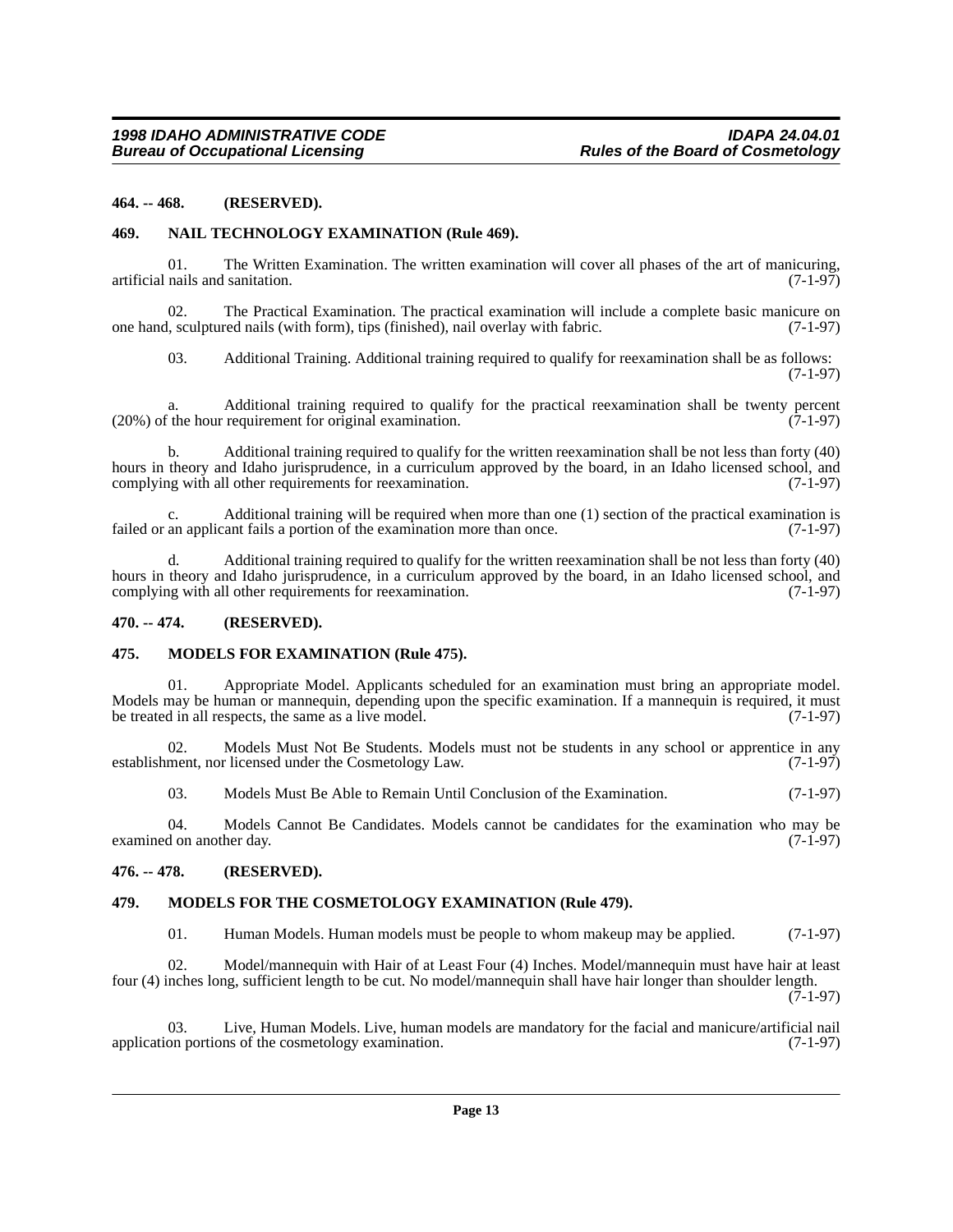04. Mandatory Mannequins for Hair Color Portion. Mannequins are mandatory for the hair color of the cosmetology examination and must be treated in all respects, the same as a live model. (7-1-97) portion of the cosmetology examination and must be treated in all respects, the same as a live model.

#### <span id="page-13-0"></span>**480. -- 482. (RESERVED).**

#### <span id="page-13-1"></span>**483. MODELS FOR THE ELECTROLOGY EXAMINATION (Rule 483).**

Hair removal will be demonstrated directly on the Examiners. (7-1-99)

#### <span id="page-13-2"></span>**484. -- 486. (RESERVED).**

#### <span id="page-13-3"></span>**487. MODELS FOR THE ESTHETICS EXAMINATION (Rule 487).**

- 01. Human Models for Skin Care. Human models will be used for the skin care demonstration. (7-1-97)
- 02. Human Models. Human models must be people to whom makeup may be applied. (7-1-97)

#### <span id="page-13-4"></span>**488. -- 490. (RESERVED).**

#### <span id="page-13-5"></span>**491. MODELS FOR THE NAIL TECHNOLOGY EXAMINATION (Rule 491).**

01. Human Models for Manicure. Human models must be people who can be given a manicure. They have artificial nails.  $(7-1-97)$ may not have artificial nails.

#### <span id="page-13-6"></span>**492. -- 499. (RESERVED).**

#### <span id="page-13-7"></span>**500. RULES OF SCHOOLS OF COSMETOLOGY (Rule 500).**

Section 54-808, Idaho Code, provides for the rules of schools of cosmetology. Supplementing this section, the board adopts the following rules: (7-1-97) adopts the following rules:

01. Application Before Opening and Operating a School. No school of cosmetology will be opened and/or operated until the board has issued its approval. See Section 54-806, Idaho Code. Application for a school license shall be made on forms furnished by the board. The fully completed application to operate a school, with the required fee, shall be submitted to the board. (7-1-97)

a. As soon as practicable, upon receipt of said application, the board or its designated agent, will cause the school to be inspected. Based on this inspection, a recommendation for the issuance or rejection of a license will be made and a decision entered, within a reasonable time not to exceed thirty (30) days, after said application has been received. (7-1-97)

b. All new schools applying for license must have one thousand eight hundred (1,800) square feet of space. Schools approved to teach electrology refer to Rule 550. (7-1-99)

c. All new schools must be separated completely from establishments with no connecting entrances. (7-1-97)

02. Adequate Space. Schools provide adequate space for the number of students to be trained in said schools. An additional forty (40) square feet of floor space shall be provided in excess of the minimum one thousand eight hundred (1,800) square feet required for each student enrolled over twenty (20) students. (7-1-97)

03. Annual Review of Curriculum and Catalog. Schools must provide a curriculum and catalog to the board. Schools must provide a curriculum and catalog to the board for review on an annual basis. Curricula must be submitted at the time of license renewal. If there are no changes in the curriculum or catalog during the previous year, the school may submit a letter of explanation to the board. (7-1-97) the school may submit a letter of explanation to the board.

04. Minimum Two Hundred (200) Hours of Instruction. Student cosmetologists. Student cosmetologists may not be permitted to render any clinical service to patrons until students have completed at least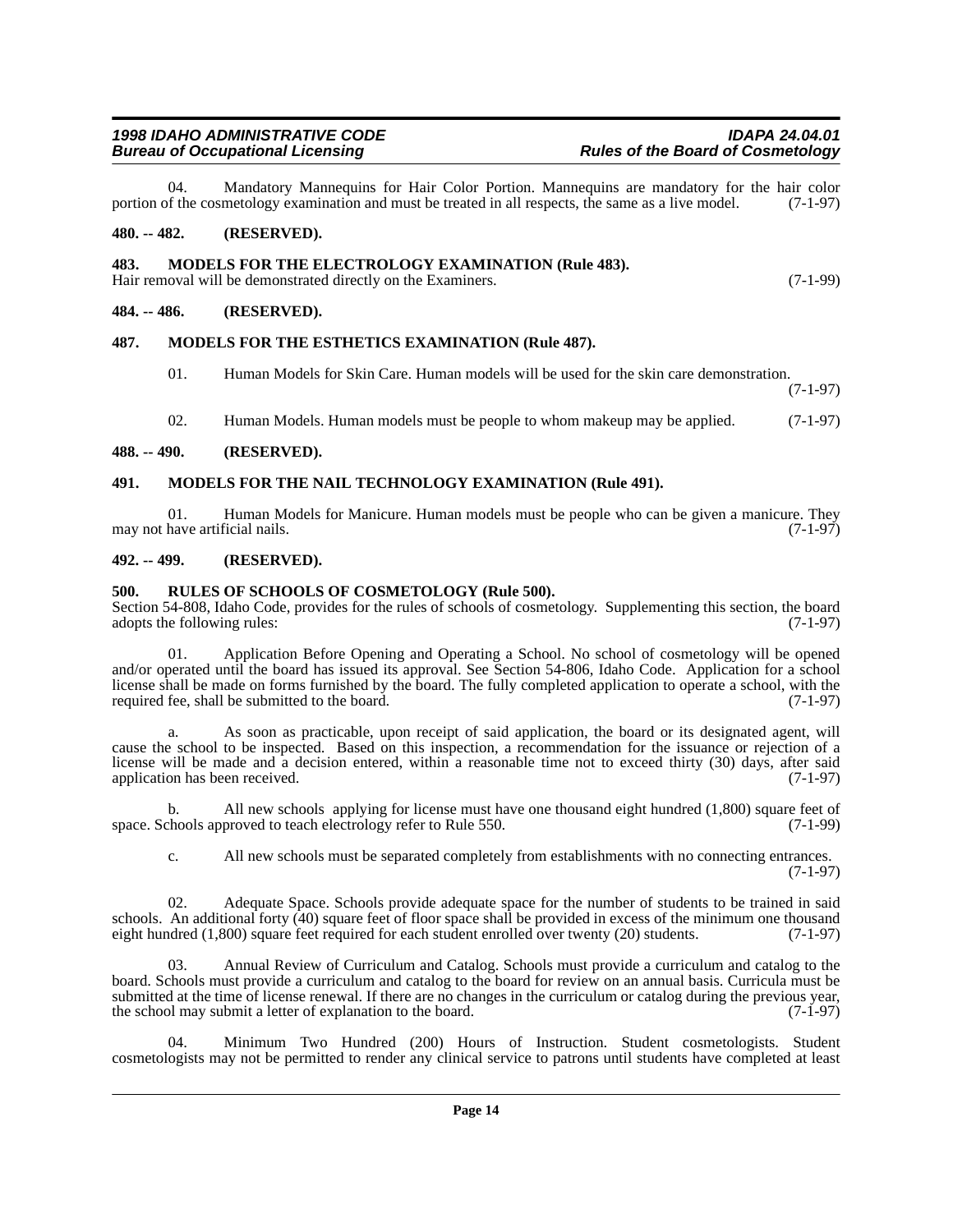two hundred (200) hours of instruction, nor clinical services considered to be possibly harmful or detrimental to patrons, such as tints, hair-coloring, permanent waves and similar services, until the student has completed three hundred (300) hours of instruction. (7-1-97)

| 05.            | Records Required. Records required of schools of cosmetology:            | $(7-1-97)$ |
|----------------|--------------------------------------------------------------------------|------------|
| a.             | Schools shall maintain monthly records for each student which will show: | $(7-1-97)$ |
| $\mathbf{i}$ . | Daily hours spent in classroom recitation and study.                     | $(7-1-97)$ |

ii. Daily hours spent in instructional and practical training. (7-1-97)

iii. Theory grade, practical grade, sanitation grades, daily number of requirements completed. (7-1-97)

b. Monthly records shall be signed and dated by the student and instructor. A copy of the signed and dated monthly record shall be provided to the student. The school shall maintain the monthly records for a period of two (2) years following completion or termination of the student training. These records are subject to inspection by the board at any time. the board at any time.

The number of operations and hours accumulated on the monthly record forms are to be totaled and transferred to the Record of Instruction Form, showing the day of the month beginning and the day of the month ending the monthly period of time. (7-1-97) ending the monthly period of time.

d. When a student's course of training at a school has been completed or terminated, the completed operations, number of classroom hours and practical training are to be totaled by the school on the Record of Instruction Form. This form is to be filed with the board by the school within thirty (30) days of the completion or termination of training or a letter of explanation filed with the board by the school as to why student's hours are not verified by the school. (7-1-97)

Schools shall maintain on the premises proof of student meeting education requirements. Schools must maintain proof of student having satisfactorily completed two (2) years of high school (tenth grade) or having equivalent education. If student is a high school graduate, schools may accept a photostatic copy of the high school diploma or transcript. A letter written on high school stationary, signed by an officer of the high school, may be accepted to verify student's satisfactory completion of the tenth grade and eligibility to commence the eleventh grade.  $(7-1-97)$ 

f. Proof of age must be submitted. Schools must maintain on their premises proof of students compliance with minimum age requirement. Acceptable proof of birth date will be a copy of the student's birth certificate, a passport, military identification, drivers license or other similar form of documentation. (7-1-97)

06. Record of Training. The operations to be recorded on the monthly record form and the Student Record of Instruction Form performed by students are: (7-1-97)

a. Creative hair styling which shall include hair styles, wet sets/styling, thermal styles, fingerwaving, (free styling - three hundred thirty five (335). braiding/free styling - three hundred thirty five (335).

| b.          | Scalp Treatments - ten (10).                 | $(7-1-97)$ |
|-------------|----------------------------------------------|------------|
| $c_{\cdot}$ | Permanent Waves (All Methods) - ninety (90). | $(7-1-97)$ |

- d. Haircutting/shaping which shall include scissor and razor/clipper one hundred (100). (7-1-97)
- e. Bleaching ten (10). (7-1-97)
- f. Tinting thirty-five (35). (7-1-97)
- g. Semi Permanent/Temporary Color twenty (20). (7-1-97)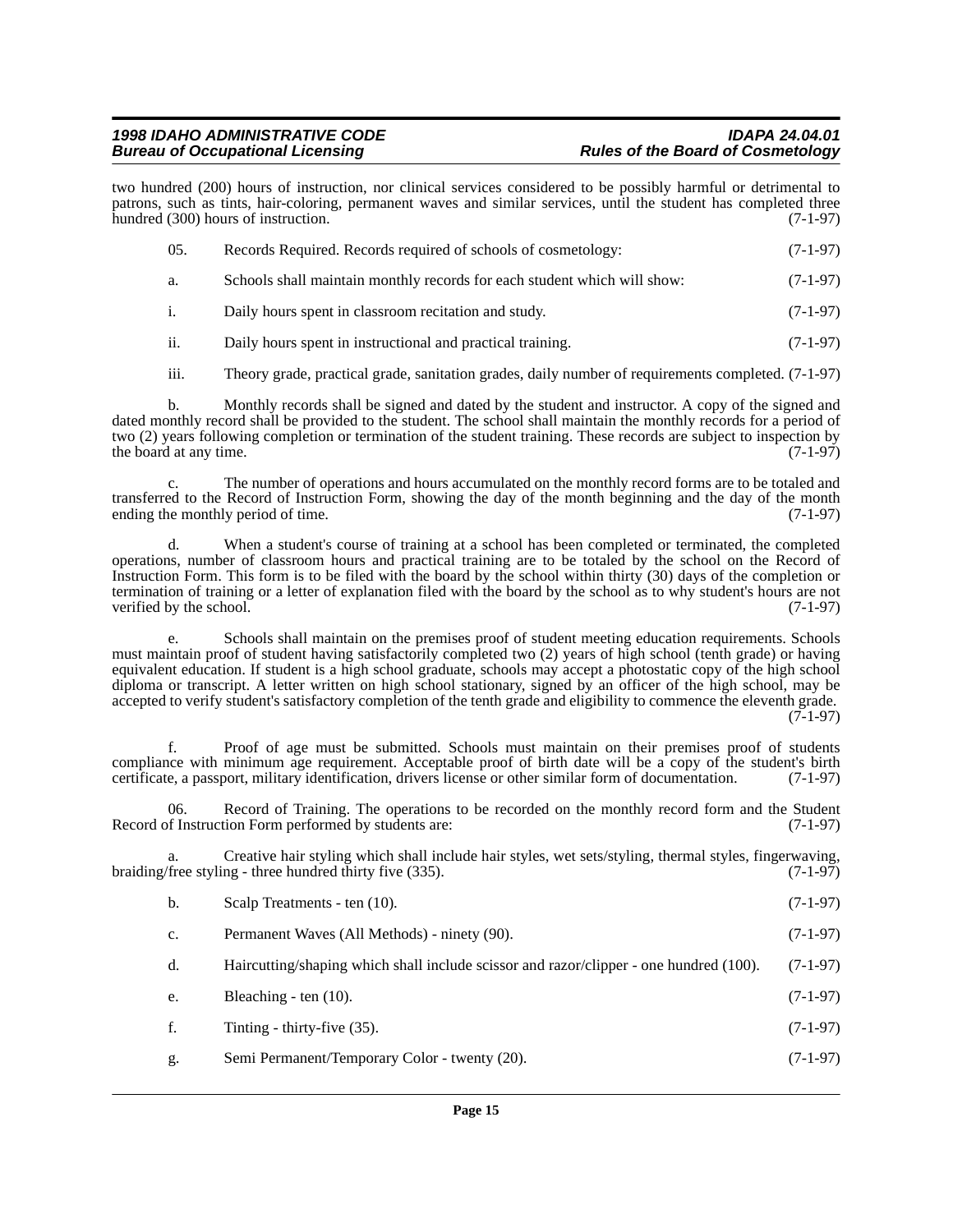| h.             | Frosting/Hilites - ten $(10)$ .                                         | $(7-1-97)$ |
|----------------|-------------------------------------------------------------------------|------------|
| <sup>1.</sup>  | Facials which shall include plain, makeup and arches - forty-five (45). | $(7-1-97)$ |
| $\mathbf{1}$ . | Manicures which shall include plain and oil - forty (40).               | $(7-1-97)$ |
| k.             | Pedicures - five (5).                                                   | $(7-1-97)$ |
|                | Artificial Nails - five (5).                                            | $(7-1-97)$ |

07. Discontinuance of School. If a school discontinues to operate as a school, records of instruction covering all students attending said school at the time of discontinuance or prior thereto, must be filed in the office of the board. (7-1-97) the board.  $(7-1-97)$ 

08. Out of State Applicants. Applicants who have received training in out of state schools and who wish to complete training in an Idaho school are required to file with the board prior to applying for examination a copy of the record of instruction from the out of state school(s). For purposes of this section, the record of instruction will be a statement which gives detailed information regarding operations and hours of training, and which is to be verified by the licensing agency or school(s) in the state in which the training was obtained. (7-1-99) verified by the licensing agency or school(s) in the state in which the training was obtained.

09. Student Registration. Schools are required to register all students with the board within five (5) days of beginning training (post office cancelation date will be accepted). Student registration fee must be submitted at time of registration. (7-1-97) at time of registration.

10. Outside School Activities. Schools may allow a student credit for no more than thirty (30) hours for ctivities during the course of their training. These hours must be approved by the instructor. (7-1-97) outside activities during the course of their training. These hours must be approved by the instructor.

#### <span id="page-15-0"></span>**501. -- 539. (RESERVED).**

#### <span id="page-15-1"></span>**540. COSMETOLOGICAL SCHOOL CHANGES IN - OWNERSHIP - LOCATION - LICENSURE REQUIREMENTS (Rule 540).**

01. Change of Ownership or Location. Whenever a change of ownership or location of a school occurs, an original registration fee must be paid and compliance with all rules concerning a new school met, before a new<br>license will be issued. LICENSE IS NOT TRANSFERABLE. (7-1-97) license will be issued. LICENSE IS NOT TRANSFERABLE.

02. Board Must Be Informed of All Changes. The board must be informed in writing of any and all of ownership of schools. (7-1-97) changes of ownership of schools.

03. Deletion of an Owner. Deletion of an owner in a multiple ownership may be effected by filing a statement with the board signed by the person withdrawing and the remaining owner(s). This does not constitute a change in ownership of the school. (7-1-97)

04. Addition of an Owner. Addition of an owner to multiple ownership constitutes a change in  $\mu$  in and the requirements for a new school apply. (7-1-97) ownership and the requirements for a new school apply.

#### <span id="page-15-2"></span>**541. -- 549. (RESERVED).**

<span id="page-15-3"></span>**550.** RULES FOR COSMETOLOGY SCHOOLS APPROVED TO TEACH ELECTROLOGY (Rule 550). Section 54-802(n) provides for the teaching of electrology in cosmetology schools. (7-1-99) Section 54-802(n) provides for the teaching of electrology in cosmetology schools.

01. Board Approval. The board may approve a school to teach electrology who makes application on forms provided by the board and who meets all the requirements set forth in the cosmetology law and these rules. Approval of curriculum must be submitted on a separate application. Approval may be suspended or terminated by the board for the school's failure to meet any one or more of the minimum requirements set forth in the cosmetology<br>law and rules to teach electrology. law and rules to teach electrology.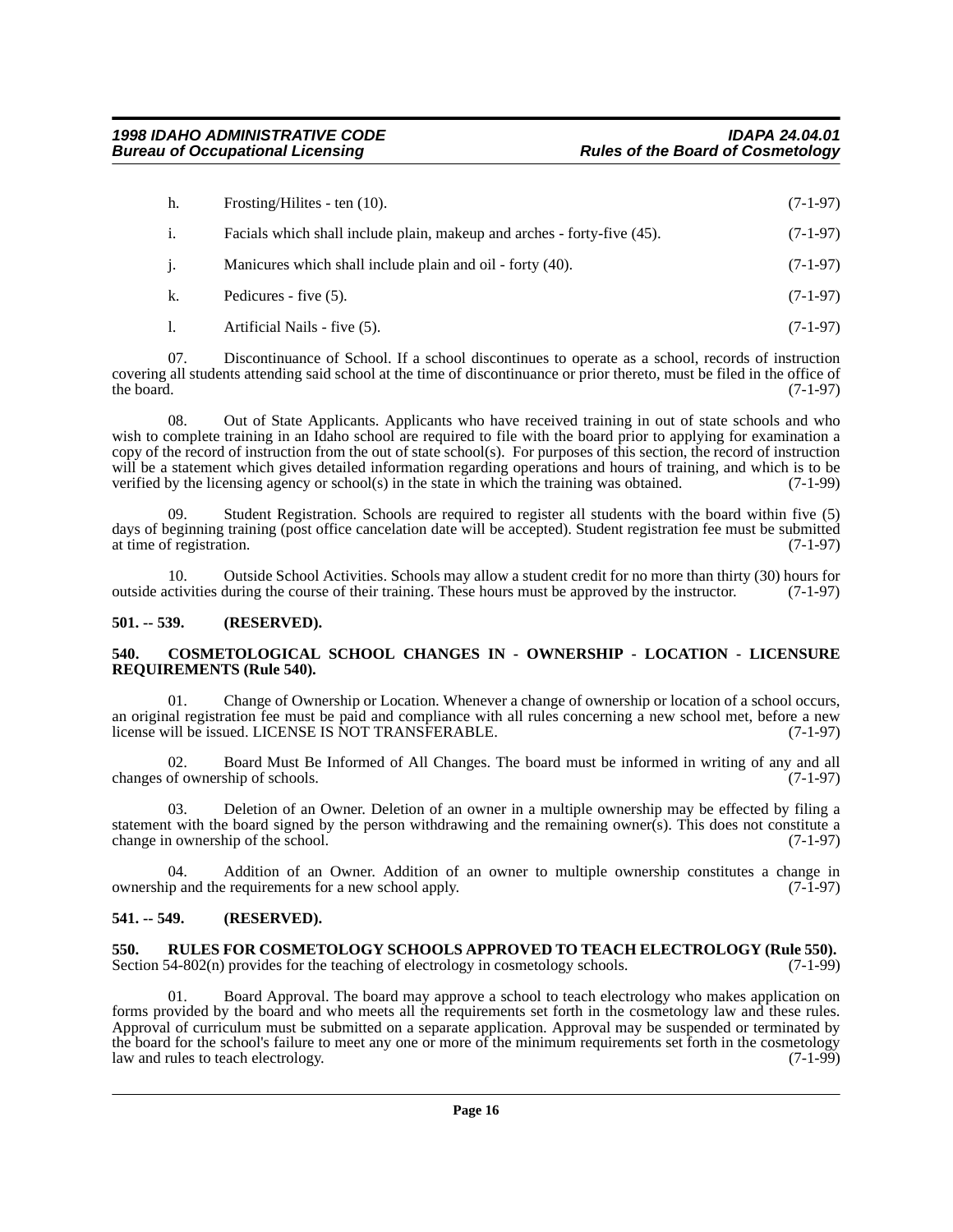02. Minimum Square Footage. Schools provide a minimum of three hundred (300) square feet of ed floor space per six (6) students. designated floor space per six  $(6)$  students.

03. Required Equipment. Each school shall have the following equipment, which is considered the minimum equipment necessary for the proper instruction of students. This amount of equipment is based on six (6) students. (7-1-97) students.  $(7-1-97)$ 

| a.             | Work stations equal to seventy-five percent (75%) of total enrollment.                      | $(7-1-97)$ |
|----------------|---------------------------------------------------------------------------------------------|------------|
| b.             | Two (2) brands of machines (one with 3 method capability) Galvanic, Thermolysis, and Blend. | $(7-1-97)$ |
| $\mathbf{c}$ . | Two (2) treatment tables and adjustable technician chairs.                                  | $(7-1-97)$ |
| d.             | Two (2) swing arm lamps with magnifying lens.                                               | $(7-1-97)$ |
| e.             | Two (2) magnifying glasses.                                                                 | $(7-1-97)$ |
| f.             | Tweezers.                                                                                   | $(7-1-97)$ |
| g.             | One (1) basin with approved water source.                                                   | $(7-1-97)$ |
| h.             | Necessary sanitation equipment for implements.                                              | $(7-1-97)$ |
| i.             | Closed storage cabinet.                                                                     | $(7-1-97)$ |

04. Kit. Each student to be issued a basic kit containing: two (2) tweezers, disposable probes, eye shields, disposable gloves, before treatment solution, after treatment lotion, hair pins or clippies, one (1) sharps container. (7-1-99) container. (7-1-99)

05. Electrologist Instructor/Student Ratio. Schools have at least one (1) licensed electrologist instructor is x (6) students or portion thereof, being trained therein. (7-1-99) for every six  $(6)$  students or portion thereof, being trained therein.

06. Records Required. Records required of cosmetology schools approved to teach electrology. (7-1-99)

a. Students must complete a course of training which includes a total of eight hundred (800) hours. (7-1-99)

b. Students may not render any clinical services to patrons until completing at least eighty (80) hours cion in electrology. (7-1-99) of instruction in electrology.

07. Record of Training. The recorded operations on the monthly record form and the Student Record of Instruction Form performed by students are as follows: (The first numbers are required minimum hours of theory; the second numbers are required minimum clinical hours.)

|  | Permanent Removal of Hair (Electrology). | $(7-1-97)$ |
|--|------------------------------------------|------------|
|--|------------------------------------------|------------|

i. Bacteriology, sanitation and sterilization, safety precautions, anatomy, and physiology - fifty-five (55). (7-1-99)

ii. Electricity which shall include the nature of electrical current, principles of operating electrical and the various safety precautions used when operating electrical equipment - fifteen (15). (7-1-99) devices and the various safety precautions used when operating electrical equipment - fifteen (15).

iii. Electrolysis which shall include the use and study of galvanic current - fifteen/twenty (15/20).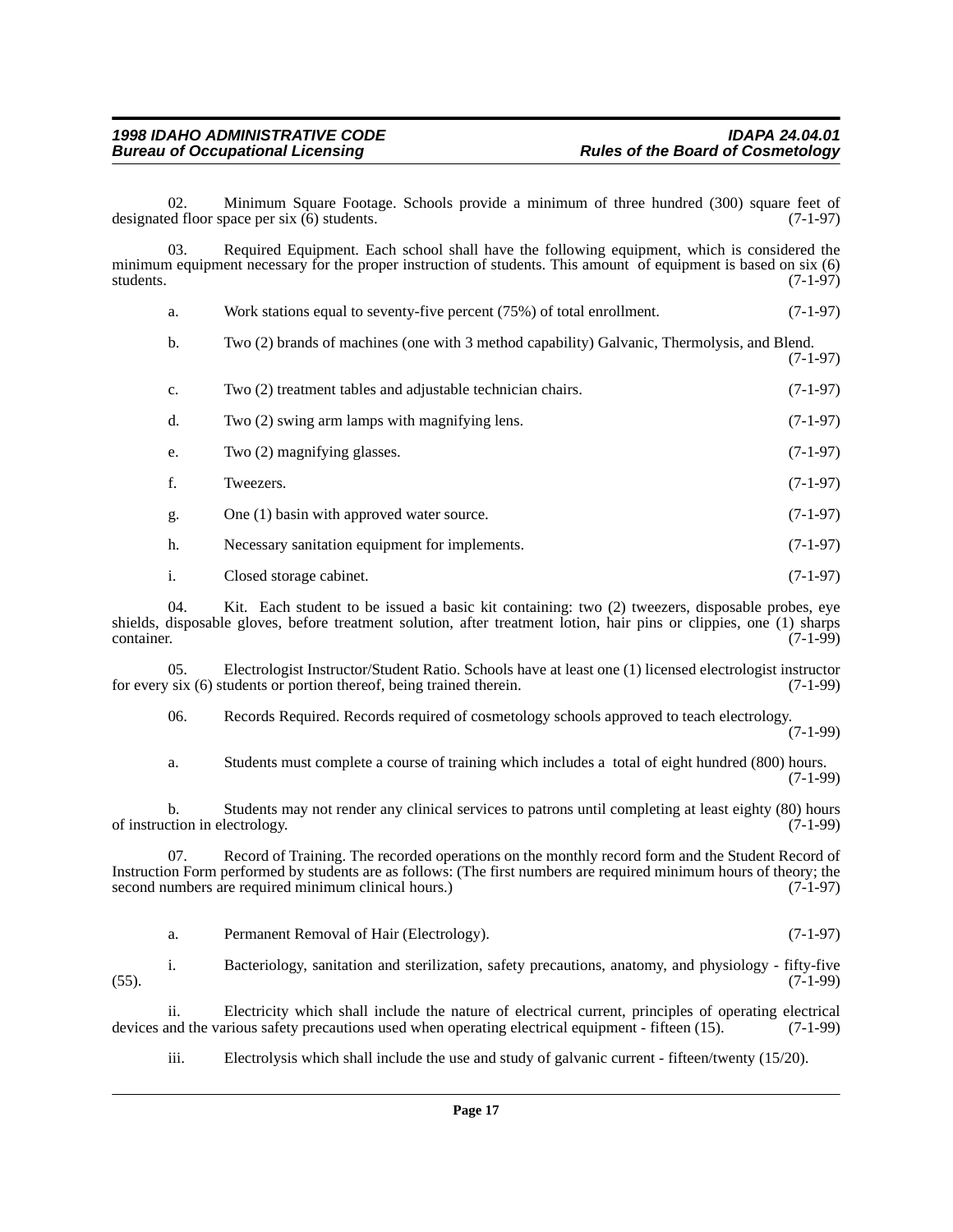(7-1-99)

<span id="page-17-1"></span><span id="page-17-0"></span>

|               | iv.<br>fifteen/fifty (15/50).   | Thermolysis which shall include the use and study of high frequency current automatic and manual                                                                                                                                                                                                                                                                                                                                                                                             | $(7-1-99)$ |
|---------------|---------------------------------|----------------------------------------------------------------------------------------------------------------------------------------------------------------------------------------------------------------------------------------------------------------------------------------------------------------------------------------------------------------------------------------------------------------------------------------------------------------------------------------------|------------|
|               | V.                              | A combination of high frequency and galvanic currents - fifteen/thirty (15/30).                                                                                                                                                                                                                                                                                                                                                                                                              | $(7-1-99)$ |
|               | vi.                             | The study and cause of hypertrichosis - fifteen (15).                                                                                                                                                                                                                                                                                                                                                                                                                                        | $(7-1-99)$ |
|               | vii.<br>and public relations.   | Additional training of up to two hundred (200) hours may be taken in bookkeeping, salesmanship                                                                                                                                                                                                                                                                                                                                                                                               | $(7-1-97)$ |
| $551. - 559.$ |                                 | (RESERVED).                                                                                                                                                                                                                                                                                                                                                                                                                                                                                  |            |
| 560.          |                                 | <b>RULES FOR COSMETOLOGY SCHOOLS TEACHING ESTHETICS (Rule 560).</b><br>Section 54-802 (p), Idaho Code, provides for the teaching of esthetics in cosmetology schools.                                                                                                                                                                                                                                                                                                                        | $(7-1-97)$ |
|               | 01.                             | Board Approval. The board may approve a school to teach esthetics who makes application on<br>forms provided by the board and who meets all the requirements set forth in the cosmetology law and these rules.<br>Approval of curriculum must be submitted on a separate application. Approval may be suspended or terminated by<br>the board for the school's failure to meet any one or more of the minimum requirements set forth in the cosmetology<br>law and rules to teach esthetics. | $(7-1-97)$ |
|               | 02.                             | Records Required. Records required of schools teaching esthetics.                                                                                                                                                                                                                                                                                                                                                                                                                            | $(7-1-97)$ |
|               | a.                              | Students must complete a course of training which includes: Two hundred fifty (250) clinical hours;<br>Two hundred fifty $(250)$ theory hours, for a total of five hundred $(500)$ hours.                                                                                                                                                                                                                                                                                                    | $(7-1-97)$ |
|               | b.<br>instruction in esthetics. | Students may not render any clinical services to patrons until completing at least sixty (60) hours of                                                                                                                                                                                                                                                                                                                                                                                       | $(7-1-97)$ |
|               | c.                              | The recorded operations on the monthly record form and the Student Record of Instruction Form<br>performed by students are as follows: (The first numbers are required minimum hours of theory; the second numbers<br>are required minimum clinical hours.)                                                                                                                                                                                                                                  | $(7-1-97)$ |
|               | i.                              | Massage and Manipulation application of lotions, creams, etc. - thirty/sixty (30/60).                                                                                                                                                                                                                                                                                                                                                                                                        | $(7-1-99)$ |
|               | ii.                             | Cosmetics - thirty/sixty (30/60).                                                                                                                                                                                                                                                                                                                                                                                                                                                            | $(7-1-99)$ |
|               | iii.                            | Machine Application: use of mechanical or electrical equipment - forty/eighty (40/80).                                                                                                                                                                                                                                                                                                                                                                                                       | $(7-1-99)$ |
| $(55)$ .      | iv.                             | Bacteriology, Sanitation and sterilization, safety precautions, anatomy and physiology - fifty-five                                                                                                                                                                                                                                                                                                                                                                                          | $(7-1-99)$ |
|               | V.                              | Additional Training - sixty (60).                                                                                                                                                                                                                                                                                                                                                                                                                                                            | $(7-1-99)$ |
|               | vi.                             | Eyebrow arch and hair removal - fifteen/twenty (15/20).                                                                                                                                                                                                                                                                                                                                                                                                                                      | $(7-1-99)$ |
|               | vii.                            | Special field sciences - fifteen/thirty (15/30).                                                                                                                                                                                                                                                                                                                                                                                                                                             | $(7-1-99)$ |
|               | 03.                             | Kit. Each student shall be issued a basic skin care and cosmetic kit containing:                                                                                                                                                                                                                                                                                                                                                                                                             | $(7-1-99)$ |
|               | a.                              | Basic skin care kit:                                                                                                                                                                                                                                                                                                                                                                                                                                                                         | $(7-1-99)$ |
|               | i.                              | Cleansing lotion                                                                                                                                                                                                                                                                                                                                                                                                                                                                             | $(7-1-99)$ |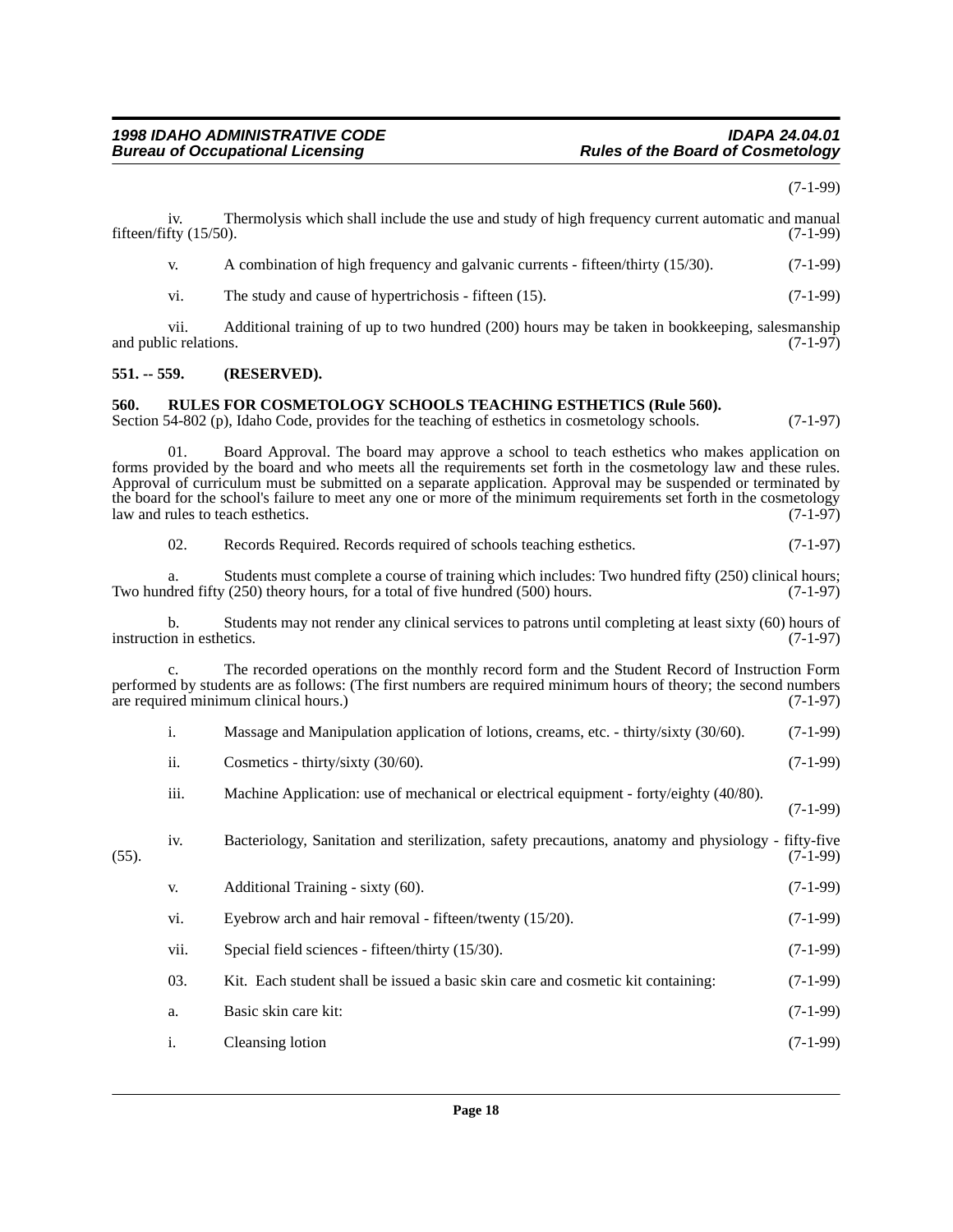| <b>1998 IDAHO ADMINISTRATIVE CODE</b><br><b>Bureau of Occupational Licensing</b> |                           | <b>IDAPA 24.04.01</b><br><b>Rules of the Board of Cosmetology</b> |
|----------------------------------------------------------------------------------|---------------------------|-------------------------------------------------------------------|
| ii.                                                                              | Toner;                    | $(7-1-99)$                                                        |
| iii.                                                                             | Moisturizer;              | $(7-1-99)$                                                        |
| iv.                                                                              | Massage cream/oil;        | $(7-1-99)$                                                        |
| V.                                                                               | Two (2) facial sponges;   | $(7-1-99)$                                                        |
| vi.                                                                              | Five (5) spatulas;        | $(7-1-99)$                                                        |
| vii.                                                                             | One (1) masque brush;     | $(7-1-99)$                                                        |
| viii.                                                                            | Protective eye covers;    | $(7-1-99)$                                                        |
| ix.                                                                              | Head and body drape; and  | $(7-1-99)$                                                        |
| X.                                                                               | Facial bowl.              | $(7-1-99)$                                                        |
| b.                                                                               | Basic cosmetic kit:       | $(7-1-99)$                                                        |
| i.                                                                               | Foundation base;          | $(7-1-99)$                                                        |
| ii.                                                                              | Translucent powder;       | $(7-1-99)$                                                        |
| ii.                                                                              | Eye pencil;               | $(7-1-99)$                                                        |
| iii.                                                                             | Lip pencil;               | $(7-1-99)$                                                        |
| iv.                                                                              | Eyeshadow;                | $(7-1-99)$                                                        |
| V.                                                                               | Mascara;                  | $(7-1-99)$                                                        |
| vi.                                                                              | Blush;                    | $(7-1-99)$                                                        |
| vii.                                                                             | Lip color;                | $(7-1-99)$                                                        |
| viii.                                                                            | Lip brush;                | $(7-1-99)$                                                        |
| ix.                                                                              | Eyebrow brush;            | $(7-1-99)$                                                        |
| X.                                                                               | Two (2) cosmetic sponges; | $(7-1-99)$                                                        |
| xi.                                                                              | Mascara applicator brush; | $(7-1-99)$                                                        |
| xii.                                                                             | Make up cape; and         | $(7-1-99)$                                                        |
| xiii.                                                                            | Mirror.                   | $(7-1-99)$                                                        |
|                                                                                  |                           |                                                                   |

#### <span id="page-18-0"></span>**561. -- 569. (RESERVED).**

#### <span id="page-18-1"></span>**570. RULES FOR COSMETOLOGY SCHOOLS TEACHING NAIL TECHNOLOGY (Rule 570).**

Section 54-802 (d), Idaho Code. provides for the teaching of nail technology in cosmetology schools. (7-1-97)

01. Board Approval. The board may approve a school to teach nail technology who makes application on forms provided by the board and who meets all the requirements set forth in the cosmetology law and these rules. Approval of curriculum must be submitted on a separate application. Approval may be suspended or terminated by the board for the school's failure to meet any one or more of the minimum requirements set forth in the cosmetology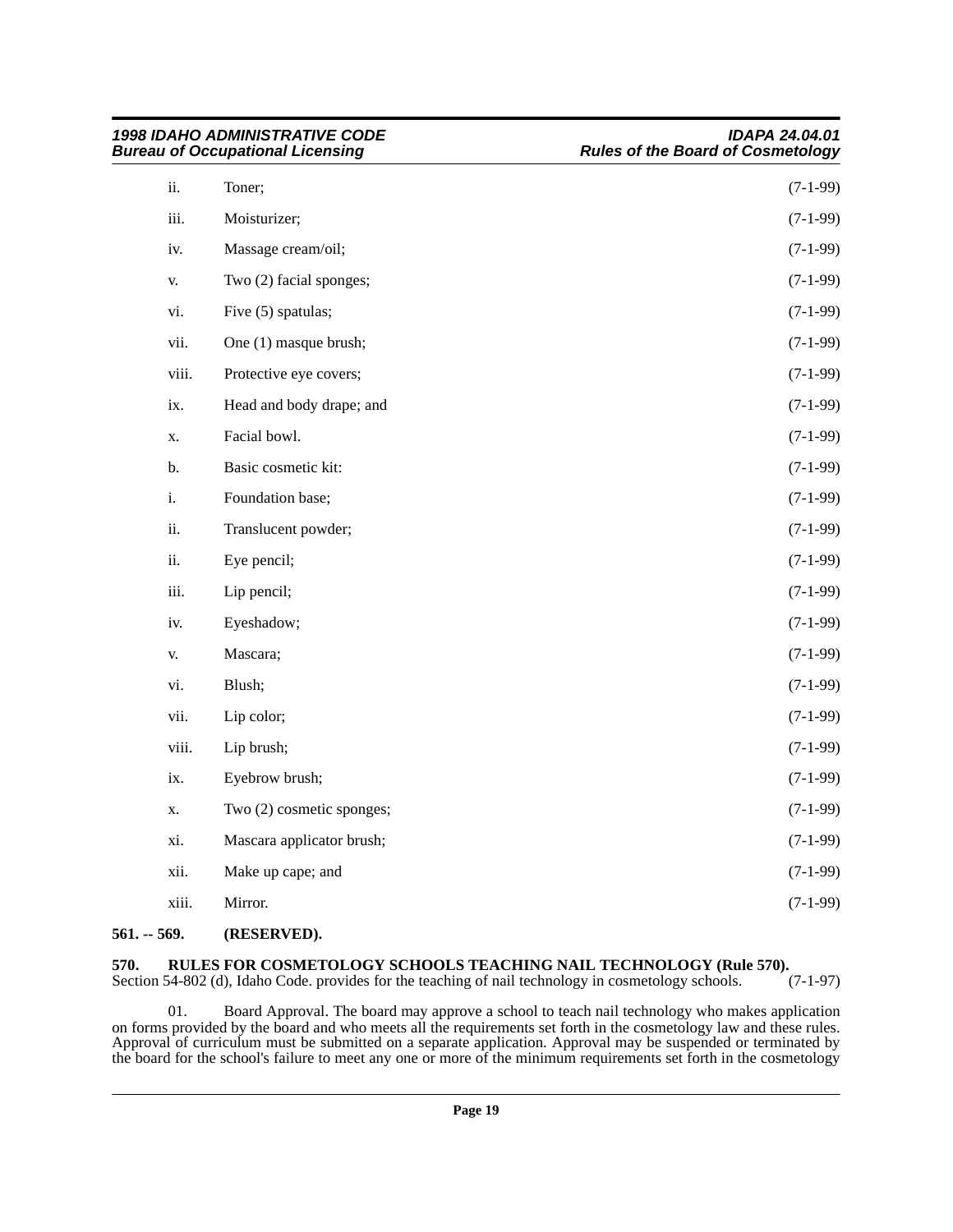law and rules to teach nail technology. (7-1-97)

02. Records Required. Records required of schools teaching nail technology. (7-1-97)

a. Students may not render any clinical services to patrons until the student has completed at least forty (40) hours of instruction. All work done on patrons must be completed by students and supervised by instructors. (7-1-97) instructors. (7-1-97)

03. Record of Training. The recorded operations on the monthly record form and the Student Record of Instruction Form performed by students are formed nails ten (10) sets, finished tips ten (10) sets, wraps and mends ten (10) sets, basic manicure fifty (50), pedicure five (5). (7-1-97)

#### <span id="page-19-0"></span>**571. -- 599. (RESERVED).**

#### <span id="page-19-1"></span>**600. COSMETOLOGY, ELECTROLOGY INSTRUCTOR RULES (Rule 600).**

01. Requirements for Instructor License. (7-1-97)

a. Application for an instructor license shall be made on forms furnished by the board and nied with the required fees. (7-1-97) accompanied with the required fees.

b. Section 54-805(2)(8), Idaho Code, provides for twelve (12) semester college credit hours or equivalent, as approved by the board, or successful completion of the examination required by board rules. Credit hours must be obtained from the Education Department, Speech Communications Department or from the Psychology/Sociology Department and other credit at the discretion of the Board. (7-1-97)

c. Equivalent:  $(7-1-97)$ 

i. Teaching seminars directed to cosmetology or electrology must be approved by the board. Fourteen (14) clock hours is equivalent to one (1) semester college credit hour in an approved seminar. Verification of satisfactory completion must be submitted to the board for their approval.

ii. Verified satisfactory teaching as a qualified instructor from another state three (3) of the previous five (5) years immediately prior to application. (7-1-97)

d. Experience Requirements for Instructor Applicant (Reference Section 54-805(2)(8), Idaho Code). Five (5) years experience is deemed "immediately preceding" if obtained during the seven (7) year period immediately preceding application for licensure. (7-1-97) immediately preceding application for licensure.

e. An electrologist with fewer than five (5) years' experience as a licensed electrologist must complete three (3) months, five hundred (500) hours of teacher's training in a cosmetology school approved to teach electrology as set forth in Subsection 550.08. (7-1-99) electrology as set forth in Subsection 550.08.

02. Examination Dates and Places. (7-1-97)

a. Instructor examinations will be held in conjunction with the board meeting in Boise on the Tuesday g the first (1st) Monday of February, June and October. (7-1-97) following the first (1st) Monday of February, June and October.

b. The dates and places of examination are subject to change. (7-1-97)

03. Termination. All application records in the bureau of applicants who have not qualified for reexamination within five (5) years of notification of failure in any examination under the Cosmetology Law will be terminated and destroyed. (7-1-97)

04. Scope and Requirement of Examination for License. (7-1-97)

a. Examination will consist of both a practical and written examination. The written examination will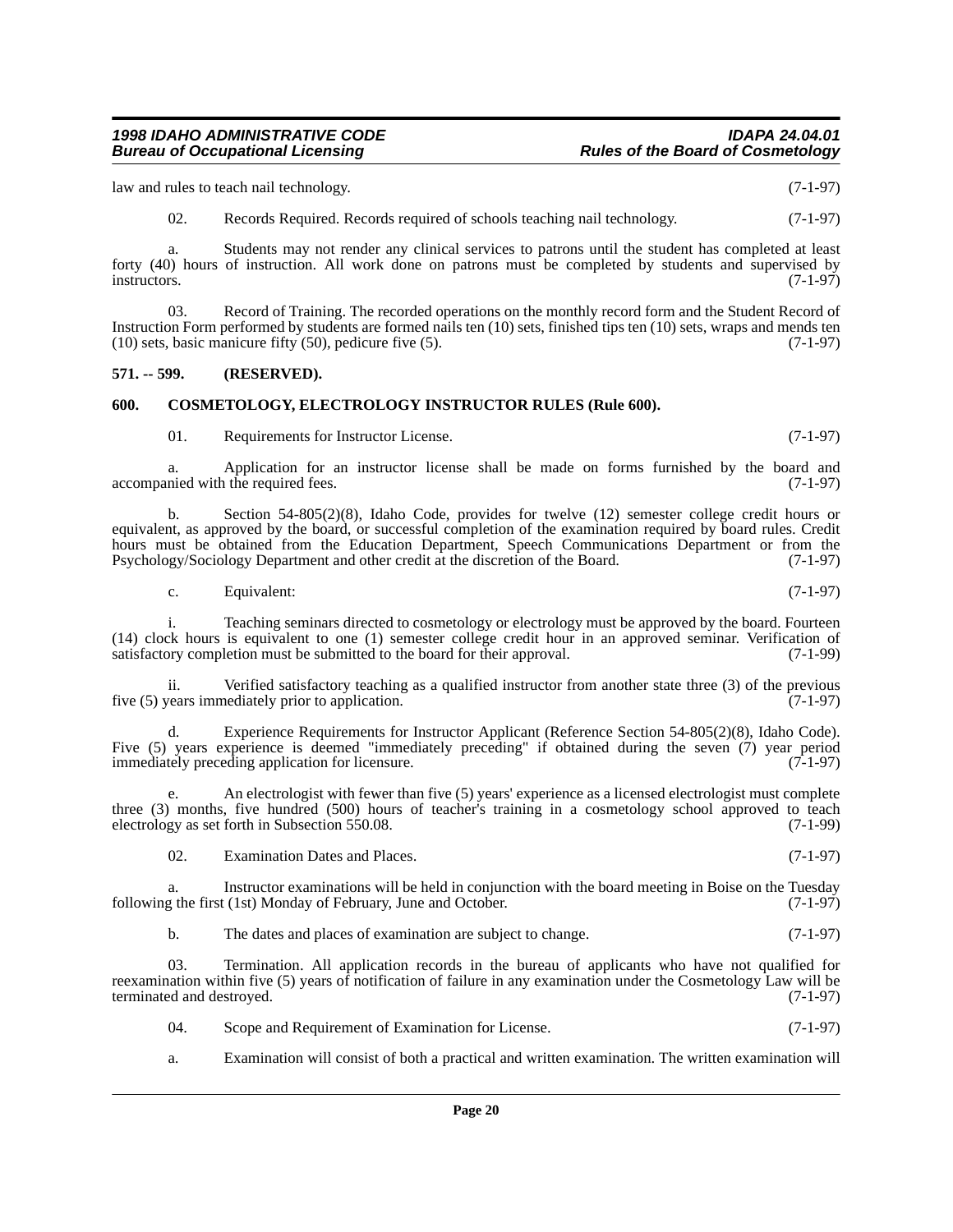| Page 21                                 |                                                                                                                                                                                                                                                                                                                                                  |            |  |
|-----------------------------------------|--------------------------------------------------------------------------------------------------------------------------------------------------------------------------------------------------------------------------------------------------------------------------------------------------------------------------------------------------|------------|--|
| iii.                                    | Business and Reception.                                                                                                                                                                                                                                                                                                                          | $(7-1-97)$ |  |
| ii.                                     | Record Keeping.                                                                                                                                                                                                                                                                                                                                  | $(7-1-97)$ |  |
| i.                                      | Counseling.                                                                                                                                                                                                                                                                                                                                      | $(7-1-97)$ |  |
| h.                                      | Related Subjects - One hundred fifty/fifty-five (150/55).                                                                                                                                                                                                                                                                                        | $(7-1-99)$ |  |
| g.                                      | Clinic Floor Supervision - Seven hundred/three hundred (700/300).                                                                                                                                                                                                                                                                                | $(7-1-99)$ |  |
| f.                                      | Testing and Evaluation. - Fifteen (15) practical/five (5) practical.                                                                                                                                                                                                                                                                             | $(7-1-99)$ |  |
| e.                                      | Testing and Evaluation Theory. - Fifteen (15) theory/five (5) theory.                                                                                                                                                                                                                                                                            | $(7-1-99)$ |  |
| d.                                      | Practical Demonstrations - twenty-five/ten (25/10).                                                                                                                                                                                                                                                                                              | $(7-1-99)$ |  |
| c.                                      | Theory Class. Teach twenty-five (25) classes/Teach ten (10) classes.                                                                                                                                                                                                                                                                             | $(7-1-99)$ |  |
| b.                                      | Audio Visual Aid Preparation - twenty-five/ten (25/10).                                                                                                                                                                                                                                                                                          | $(7-1-99)$ |  |
| a.                                      | Lesson Planning - twenty-five/ten (25/10).                                                                                                                                                                                                                                                                                                       | $(7-1-99)$ |  |
| 08.<br>of training.)                    | Record of Training. The number of required operations on a monthly Record Form and Student<br>Record of Instruction Form are as follows: (The first numbers are required operations for six (6) months/one thousand<br>$(1,000)$ hours of training; the second numbers are required operations for three $(3)$ months/five hundred $(500)$ hours | $(7-1-97)$ |  |
| 07.                                     | Student Registration. Schools are required to register all students with the board prior to providing<br>any instruction. Student registration fee must be submitted at time of registration.                                                                                                                                                    | $(7-1-97)$ |  |
| d.                                      | Six $(6)$ months is considered to be one thousand $(1,000)$ hours of training. Three $(3)$ months is<br>considered to be five hundred (500) hours of training.                                                                                                                                                                                   | $(7-1-97)$ |  |
| c.                                      | One (1) year experience may be obtained within a school upon completion of instructor training.                                                                                                                                                                                                                                                  | $(7-1-97)$ |  |
| $\mathbf{b}$ .                          | The time spent as a student instructor to meet instructor licensure requirements will not be credited<br>to the years experience required for an instructor license.                                                                                                                                                                             | $(7-1-97)$ |  |
| a.                                      | A student instructor shall file an application on forms provided by the board before beginning<br>training and shall at all times be under the direct supervision of a licensed instructor.                                                                                                                                                      | $(7-1-97)$ |  |
| 06.                                     | Requirements for Student Instructor.                                                                                                                                                                                                                                                                                                             | $(7-1-97)$ |  |
| 05.                                     | Instructor Reexamination. To be eligible, an applicant must obtain two hundred (200) hours<br>additional training in a school of cosmetology as a student instructor.                                                                                                                                                                            | $(7-1-97)$ |  |
| d.<br>demonstrate in assigned category. | Supplies required for the instructor's examination. Bring sufficient materials and supplies to                                                                                                                                                                                                                                                   | $(7-1-97)$ |  |
|                                         | subject to be assigned when accepted for examination and a subject to be drawn at the time of the examination.                                                                                                                                                                                                                                   | $(7-1-97)$ |  |
| c.                                      | Examinee would be required to demonstrate to the board ability to teach cosmetology services. One                                                                                                                                                                                                                                                |            |  |
| $\mathbf{b}$ .                          | Mannequin shall be used in lieu of model.                                                                                                                                                                                                                                                                                                        | $(7-1-97)$ |  |
|                                         | be in two parts: a national theory examination and an Idaho jurisprudence examination.                                                                                                                                                                                                                                                           | $(7-1-97)$ |  |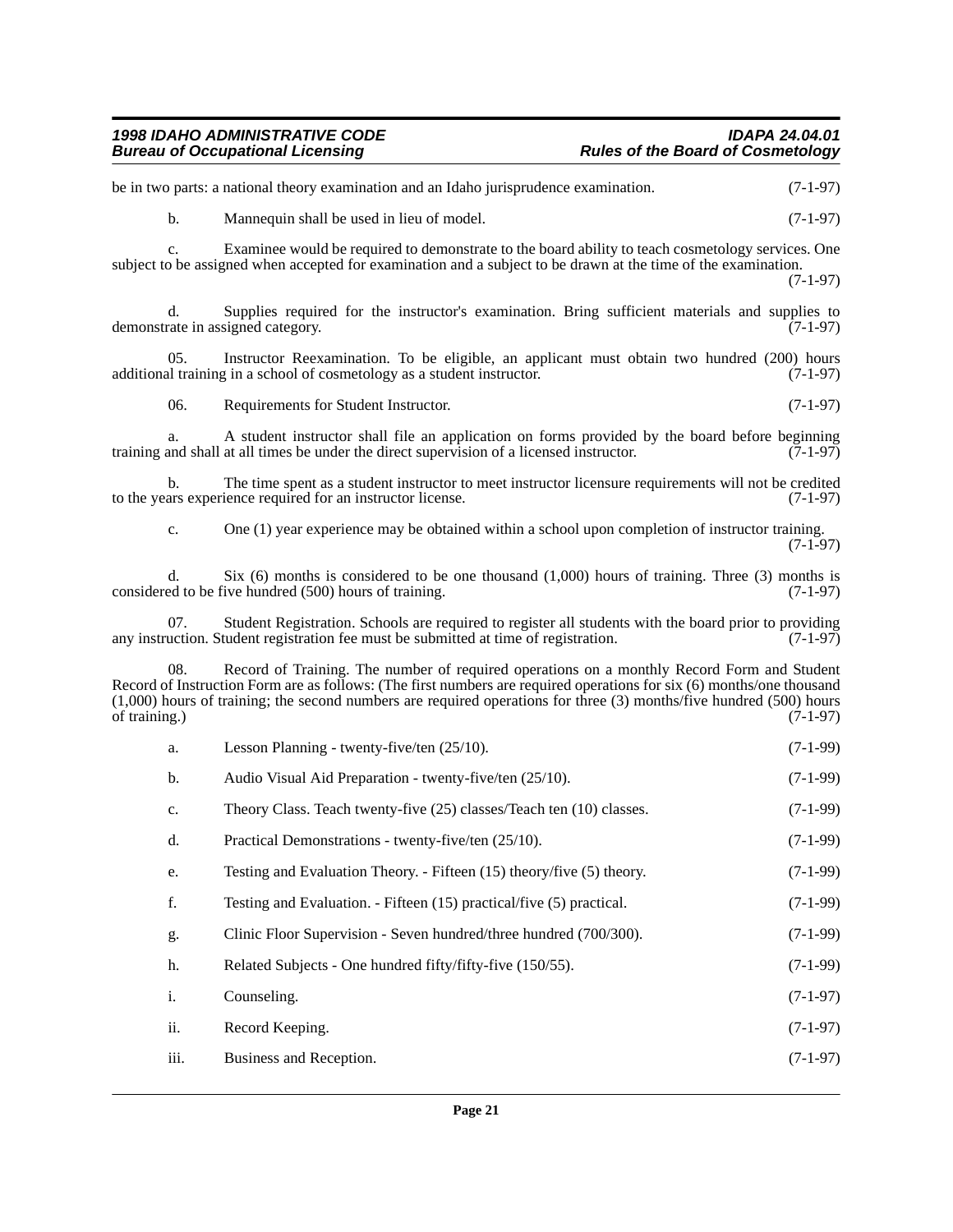#### <span id="page-21-0"></span>**601. -- 699. (RESERVED).**

#### <span id="page-21-1"></span>**700. COSMETOLOGY - ELECTROLOGY, ESTHETICS, AND NAIL TECHNOLOGY APPRENTICE TRAINING (Rule 700).**

Sections 54-805(6)(c) and 54-807, Idaho Code, provide for the practice of apprentices. (7-1-99)

Cosmetology Apprentices. There must be at least one (1) licensed cosmetology instructor and one (1) licensed cosmetologist in any cosmetological establishment at all times for each apprentice who is being trained therein.  $(7-1-99)$ 

02. Electrology Apprentices. Apprentice training must be obtained under the direct personal supervision of an electrologist instructor. An electrologist instructor may train no more than one (1) apprentice at a time. time. (7-1-99)

03. Esthetics Apprentices. There must be at least one (1) licensed cosmetology instructor and one (1) licensed cosmetologist or licensed esthetician in any cosmetological establishment at all times for each apprentice<br>who is being trained therein. (7-1-99) who is being trained therein.

04. Nail Technology Apprentices. There must be at least one (1) licensed cosmetology instructor and one (1) licensed cosmetologist or nail technician in any cosmetological establishment at all times for each apprentice who is being trained therein.

05. Filing Application. Application for license as an apprentice must be made on forms furnished by the board. (7-1-97) the board.  $(7-1-97)$ 

06. Application For Apprentice. The application submitted for an apprentice license must list the names and license numbers of the licensed cosmetologists, electrologists, estheticians, and nail technicians employed<br>in the establishment in which an apprentice will serve apprenticeship. (7-1-99) in the establishment in which an apprentice will serve apprenticeship.

07. Prior to Beginning Training. Prior to beginning of training, the instructor for any apprenticeship mit and have board approval of a curriculum for the entire apprenticeship training. (7-1-99) must submit and have board approval of a curriculum for the entire apprenticeship training.

08. Application Must Be Accompanied by Proof of Meeting Educational Requirements. Applications must be accompanied by proof of having satisfactorily completed two (2) years of high school (tenth grade) or having equivalent education. If applicant is a high school graduate, a photostatic copy of the high school diploma may be submitted. A letter written on high school stationery, signed by an officer of the high school, may be forwarded with the application. Such letter shall indicate that the applicant has satisfactorily completed the tenth grade and is eligible to commence the eleventh grade. Do not send original high school diploma to the board. (7-1-97)

09. Submit Proof of Birth. Apprentices must furnish a copy of their birth certificate or other acceptable birth with application. (7-1-97) proof of birth with application.

10. Apprentice License. An apprentice license must be obtained from the board before training as an apprentice begins. An original apprentice license shall be dated and valid until such time as said apprentice is no longer enrolled as an apprentice is said establishment. longer enrolled as an apprentice is said establishment.

11. Records Required. Establishments training apprentices must maintain records as set forth: (7-1-97)

| a.             | For cosmetology apprentice in Subsection 500.05.     | $(7-1-99)$ |
|----------------|------------------------------------------------------|------------|
| b.             | For electrology apprentice in Subsection 550.06.a.i. | $(7-1-99)$ |
| $\mathbf{c}$ . | For esthetics apprentice in Subsection 560.02.       | $(7-1-99)$ |
| d.             | For nail technology apprentice in Subsection 570.02. | $(7-1-99)$ |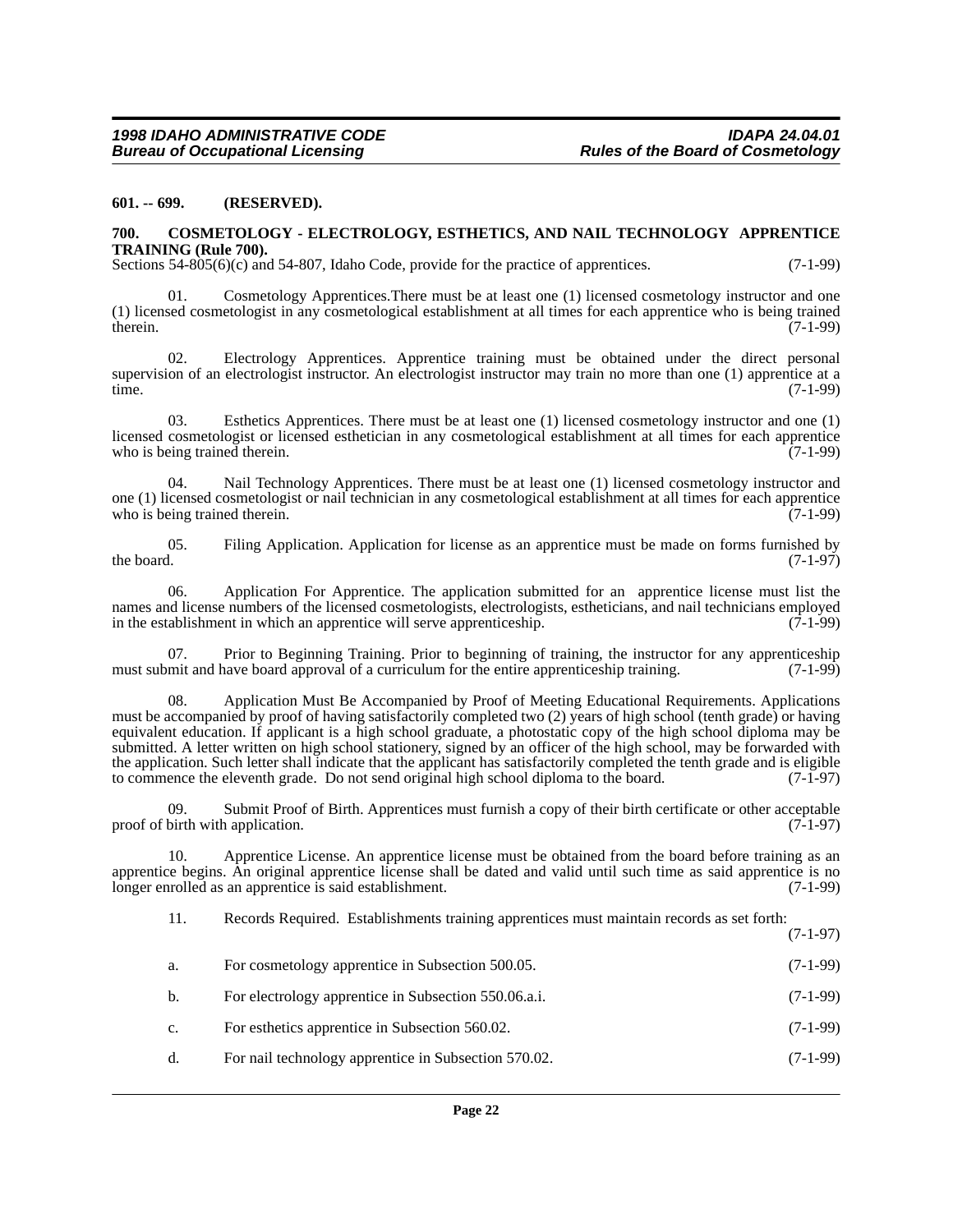12. Record of Training. The operations to be recorded on the monthly record form and the Student of Instruction form performed by apprentices are as set forth: (7-1-97) Record of Instruction form performed by apprentices are as set forth:

| а.             | For cosmetology apprentice in Rule 500.06.           | $(7-1-97)$ |
|----------------|------------------------------------------------------|------------|
| b.             | For electrology/esthetic apprentice in Rule 550.07.  | $(7-1-97)$ |
| $\mathbf{c}$ . | For esthetics apprentice in Subsection 560.02.c.     | $(7-1-99)$ |
| d.             | For nail technology apprentice in Subsection 570.03. | $(7-1-99)$ |

13. Discontinuance of a Course. When an apprentice discontinues a course of study, the salon is to complete a Record of Instruction Form with the credited hours completed by the apprentice. This form is to be submitted to the board. If an apprentice discontinues a course of training and does not transfer to another salon within sixty (60) days, the apprentice license is automatically canceled and is to be submitted to the board along with the Record of Instruction.  $(7-1-97)$ Record of Instruction.

14. Before Resuming Training. Before resuming training, after having discontinued a course, an apprentice must file a new application and pay an additional fee. The apprentice must receive a license before resuming training.  $(7-1-97)$ resuming training.

15. Discontinuance of Establishment Training Apprentices. If a licensed establishment where apprentices are being trained discontinues to operate as a salon, records of instruction covering all apprentices obtaining training at the time of discontinuance or prior thereto, must be filed in the office of the board. (7-1-97)

16. Out of State Apprenticeship. Prior to commencing a course of study in an Idaho approved establishment, an apprentice applicant is required to file with the board a copy of the record of instruction from the out of state apprenticeship. For purposes of this section, the record of instruction will be a statement which gives detailed information regarding operations and hours of training, and which is to be verified by the licensing agency or instructor(s) in the state in which the training was obtained. (7-1-97)  $instructor(s)$  in the state in which the training was obtained.

#### <span id="page-22-0"></span>**701. -- 799. (RESERVED).**

#### <span id="page-22-1"></span>**800. INSPECTION AND SANITARY RULES. (Rule 800).**

Each cosmetological establishment and school of cosmetology and barber shop and school of barbering is subject to inspection by the board or its designated agents in accordance with the following rules (reference Section 54-824,and 54-524, Idaho Code). Maximum possible score is indicated by number. (7-1-97) 54-524, Idaho Code). Maximum possible score is indicated by number.

01. Premises. All shops and schools shall be open to inspection during business hours to authorized agents of the Cosmetology/Barber boards. Shops and schools must be separated from living areas by substantial walls and/or closable doors. All shops and schools must be maintained in an orderly manner and shall be heated, lighted, and ventilated so as to be safe and comfortable to the operators and patrons. Score five  $(5)$   $(7-1-97)$ 

02. Floors, Walls, and Ceilings. Floors, walls, ceilings, furniture, and all other fixtures shall be kept in good repair at all times. Score five (5) clean and in good repair at all times. Score five  $(5)$ 

Instrument Cleaning. All instruments used by operators shall be thoroughly cleaned after each use and/or sanitation. Score fifteen (15) (7-1-97) and prior to storage and/or sanitation. Score fifteen  $(15)$ 

04. Instrument Sanitation. All instruments used by operators shall be sanitized after cleaning and prior to use on each patron, with a sanitizing agent registered by the Environmental Protection Agency as Hospital Grade or better. Every precaution shall be taken to prevent the transfer of disease-causing pathogens from person to person. Score fifteen  $(15)$ 

05. Towels. Clean towels shall be used for each patron. A clean paper or cloth neckband shall be used to provide a sanitary barrier which shall be maintained between each patron's neck and all multi-use capes. Paper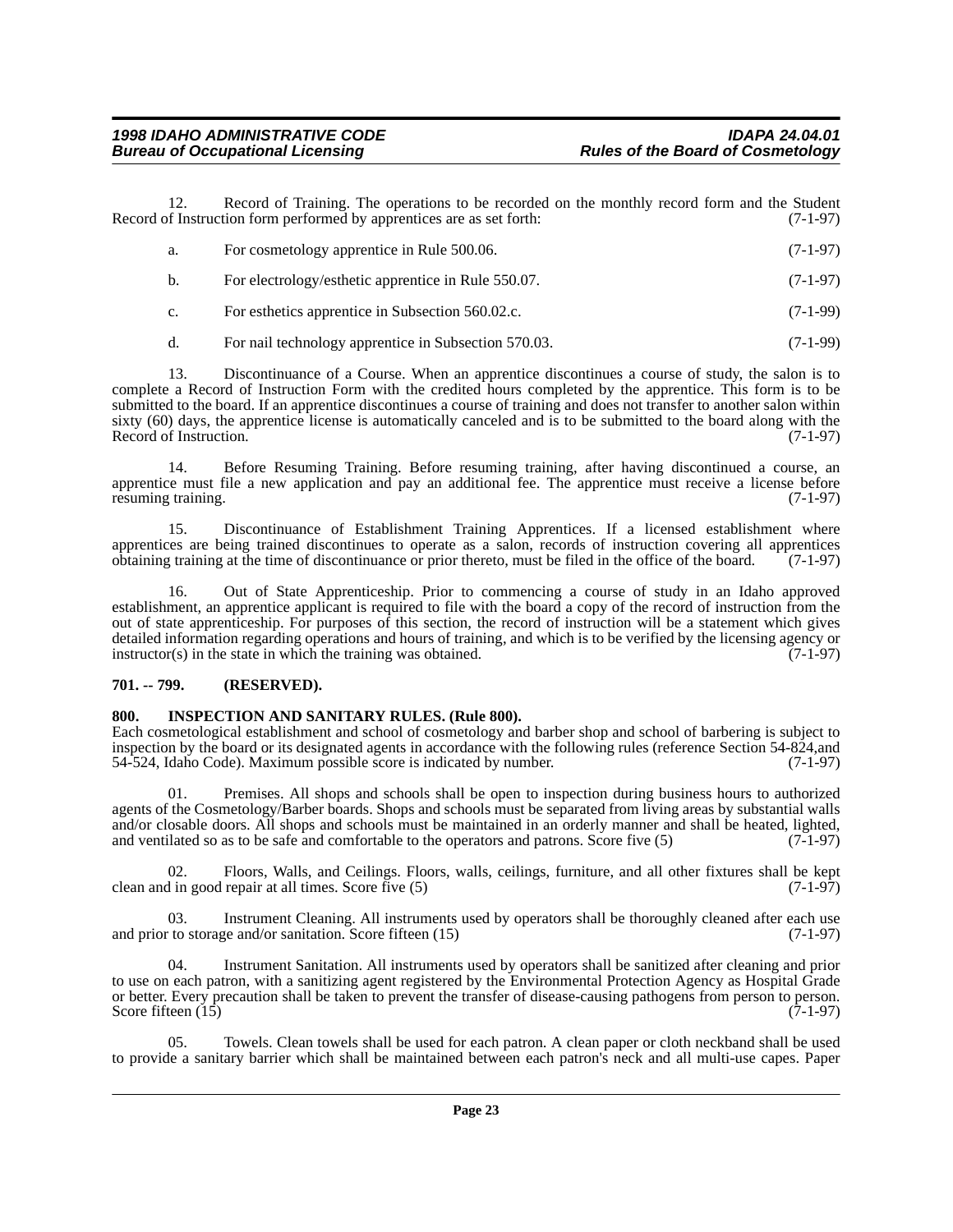towels and paper neckstrips shall be disposed of after one (1) use. Score five (5) (7-1-97)

06. Storage of Equipment. All instruments, towels, and linens shall be stored in clean, closed cabinets, drawers, and/or containers after they are cleaned and sanitized. Score five (5) (7-1-97)

07. Dispensers. All solutions and/or compounds shall be clearly labeled, maintained, and dispensed in a sanitary manner. All single-use applicators shall be disposed of after one (1) use. Paraffins, waxes and all other solutions and/or compounds shall be maintained free of any foreign contaminants. Score five (5) (7-1-99)

08. Uniforms. All clothing worn by operators shall be clean and washable. Score five (5) (7-1-97)

09. Water Supply. Water supplies shall be from an approved source. Sufficient basins with hot and cold running water, approved drainage systems, soap and single-use towels shall be conveniently located within the work area. Every operator and/or student shall wash their hands prior to providing service to any patron. Score ten (10)

(7-1-97)

10. Toilet Facilities. Clean, adequate and convenient toilet facilities, located and accessible from within the building where the shop or school is located, shall be available for use by operators and patrons. A basin with hot and cold running water, approved drainage systems, soap and single-use towels shall be provided within said facilities. Score ten (10) (7-1-97) facilities. Score ten  $(10)$ 

11. Safety. Each shop and school shall have a clearly identifiable first-aid kit readily accessible on the premises. No animals are allowed in shops or schools except those animals trained to provide service to the physically impaired. Score five (5) (7-1-97)

12. Licenses and Certificates. All shops and schools must be licensed prior to their operation and must be under the direct supervision of a licensed operator. A current shop and/or school license, valid operator license(s) or permit(s), a copy of these rules, and a valid classification card shall be conspicuously displayed in the work area of each shop and/or school for the information of operators, board agents, and the public in general. Score fifteen (15) (7-1-97)

13. Classification of Shops and Schools. Following an inspection, each shop and school will receive classification as follows:  $100\% - 90\% = H'' + 89\% - 80\% = H''' + 79\%$  and below =  $C'' -$ . The  $C''$  classification denotes an unacceptable rating and improvements are required within thirty (30) days for continued operation. (7-1-97)

#### <span id="page-23-0"></span>**801. -- 814. (RESERVED).**

#### <span id="page-23-1"></span>**815. DISCIPLINE (Rule 815).**

01. Proposed Fines.

| <b>VIOLATION</b>                                                                         | <b>MAXIMUM FINE</b><br>(each violation) |
|------------------------------------------------------------------------------------------|-----------------------------------------|
| Operating An Unlicensed Establishment/School.                                            |                                         |
| Includes: Failure to obtain original license (includes change of ownership or location); | \$ 500                                  |
| Failure to renew license;                                                                | \$250                                   |
| Unlicensed Practice.                                                                     |                                         |
| Includes: Failure to renew license;                                                      | \$ 250                                  |
| Practice beyond the scope of license/permit;                                             | \$250                                   |
| Practice with an altered license/permit.                                                 | \$1,000                                 |
| Allowing Unlicensed Practice.                                                            | \$1,000                                 |
| Includes: Owners, Employees, Renters/Leasees, Partners, Family Members, Others.          |                                         |